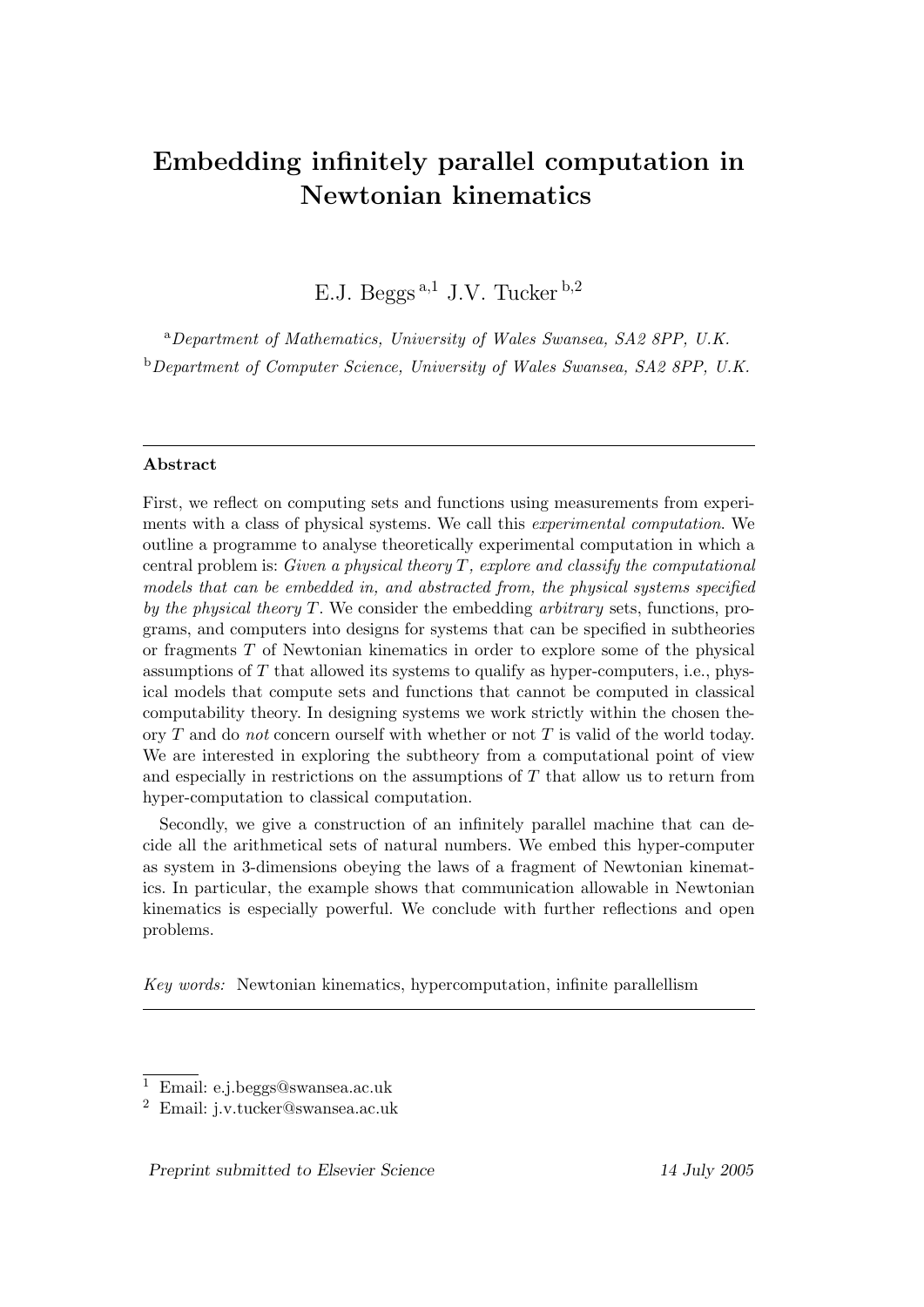#### 1 Introduction

Computability theory, founded by Church, Turing and Kleene in 1936, is a deep theory about the functions computable by algorithms on discrete data, and it has been extended to continuous data via approximations. At its heart is the concept of an algorithmic procedure which is based on various models of systems that process discrete data. It also contains subtheories about noncomputable functions such as (i) arithmetic definability, based on classifying functions by their definability in first-order logical languages and (ii) degree theory based on various notions of relative computability. These theories of the non-computable are absolutely essential because they classify a huge number of interesting computational problems. One need only ask what is the complexity of deciding the set of all true first-order statements about natural number arithmetic to be introduced to the full power and beauty of hierarchies and degrees.

Hyper-computation is about making models of systems that are capable of computing functions that are beyond those computable by algorithmic procedures. There are many proposals for such hyper-computers, being models based on different kinds of mathematical, physical, and biological theories. But the entry of the rough and troublesome behaviour of physical theories into the elegant ordered world of classical computability causes disruption and conflict. The physical validity of the models are disputed, and the mathematical, physical and philosophical basis of the subject is messy and controversial. In particular, there are several examples of inadequate mathematical analyses and flaws in the interpretation of mathematical results. To take an early example, the intriguing work of Pour El and Richards (31; 32) on the wave equation is directed at answering the questions of Kreisel (19) about the computability of physical systems. Although mathematically sound, the theorems cannot support Gedanken experiments that show there exists a theoretical wave machine that is a hyper-computer. In fact, the revision of Weihrauch and Zhong (44) confirms the opposite (see the discussion in (1)). To take another example, the critical analyses Davis (9; 10) dismantles the claims of Siegelmann (35) and goes on to discredit the search for a theory of hypercomputation. Choosing from among several surveys, speculations and philosophical discussions, see Cooper and Odifreddi (4), Cotogno (5), noting Welch (45), and Ord (27).

We do not know how to construct a theoretically plausible hyper-computer. Moreover, we do not know how to conduct an investigation into the subject. Despite these technical and methodological problems, the novelty and diversity of new computational ideas coming from computer science, physics and biology are breathing new life into the foundations of computability theory and giving it a wider vision and new prospects for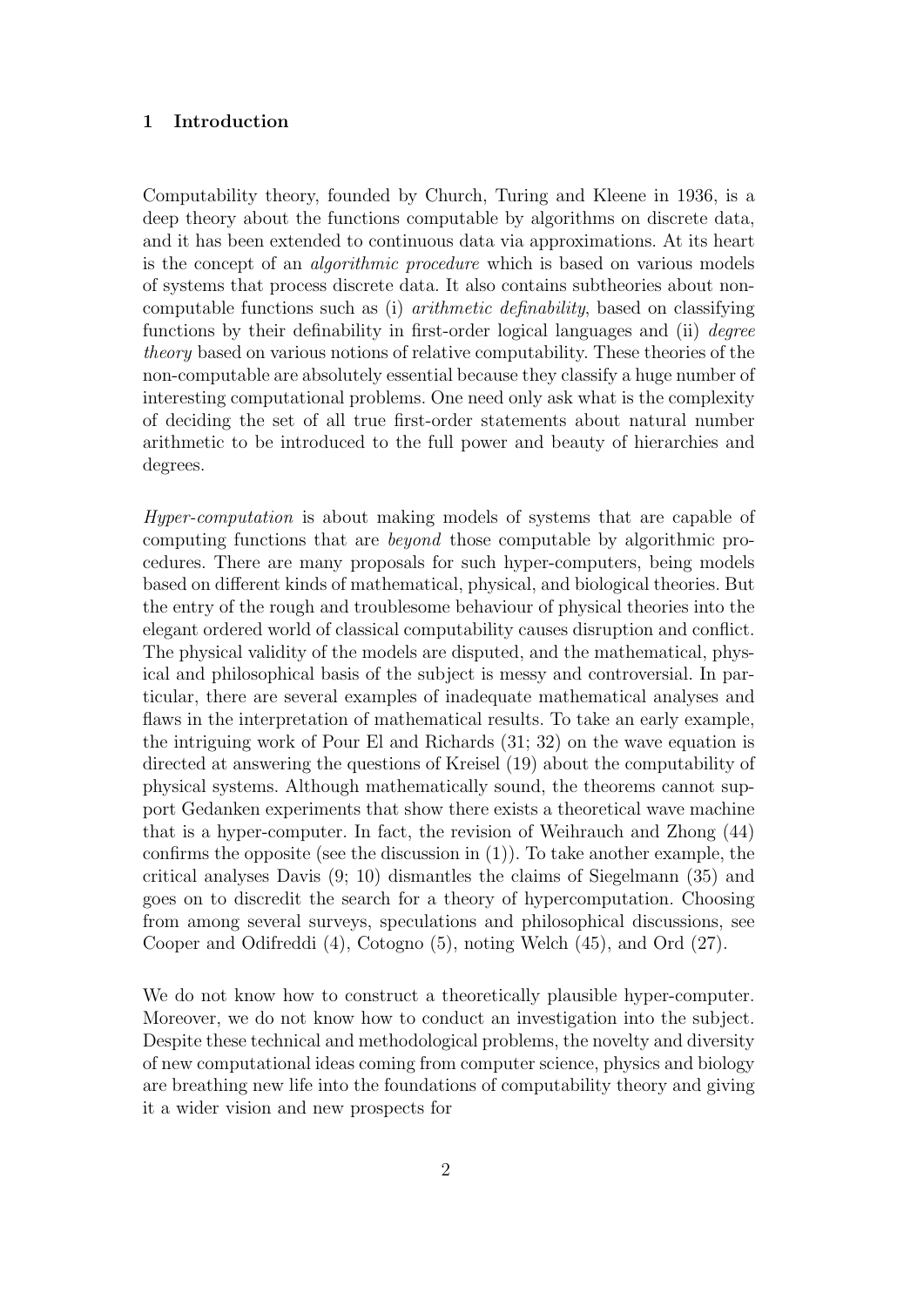(i) models, suggesting new methods and paradigms for computation;

(ii) mathematics about the undecidable and non-computable; and (iii) hard questions about the physical and biological foundations for compu-

tational models.

We believe that hyper-computation is a useful and necessary concept that can help enrich and integrate physical theories with classical computability theory - which contains a wealth of beautiful results about non-computable sets and functions already.

In this paper, we consider aspect (iii) of hypercomputation and propose a methodology that may help in developing the idea and role of hyper-computation. Specifically, we consider hyper-computation that is dependent on the idea of computing a function using an experimental procedure on physical system. We propose to examine this general idea, which we call experimental computation. This is relevant to a great deal of the literature, for hyper-computers are often proposals for such systems. However, such proposals are often imprecise, especially in stating the physical assumptions that underly them and the methods needed for their use in computation. It seems to us that it is necessary to establish much greater precision in defining models, and rigour in reasoning about their behaviour. It also seems to us that it is necessary to clarify some principles and make explicit a methodology for struggling with these difficult and yet exciting ideas at the interface between physical theories and classical computability theory. There is a need for a neutral intellectual space, free of misunderstanding and prejudice, where the mathematical results can simply flourish and their interpretations can be debated with care and discipline.

In summary, our approach is simply to organise the mathematical study of problems, such as the following:

Classifying computers and hyper-computers in physical theories: To define precisely a subtheory  $T$  of a physical theory and examine the systems that are models of T that can be said to be computers and hyper-computers.

Classifying the border between computer and hyper-computer in physical theories: To analyse what properties of the subtheory T are the source of non-computable behaviour and seek necessary and sufficient conditions in terms of T for the systems to implement precisely the algorithmically computable functions.

Some of the literature fits this programme, or can be made to fit following more precise analyses of the proposals. The work of Smith (36) on the N-body problem fits the program particularly well. The work of Hogarth (16; 17) and Nemeti and David (25) on hyper-computers embedded in General Relativity, and Kieu (18) on hyper-computers embedded in quantum physics, also comes to mind.

We started developing the methodology in some earlier papers  $(1; 2)$  in which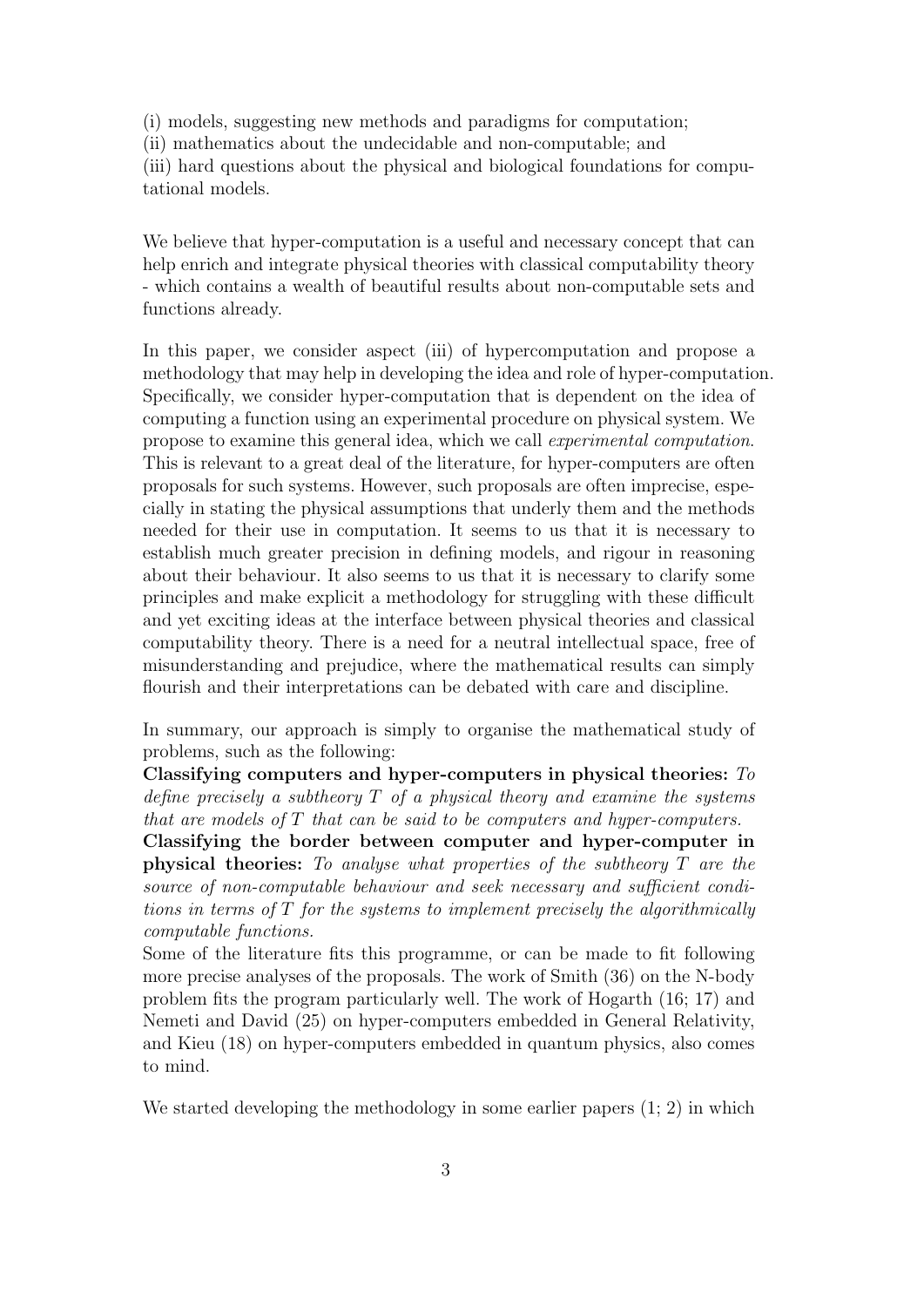we constructed *simple* examples of systems that are valid models of Newtonian kinematics and also hyper-computers. Specifically, we showed how to embed arbitrary sets and functions into equipment valid in subtheories and develop necessary and sufficient conditions for the systems to be computers: see Section 2.3. In each case, the aim is to explore the computational nature of a fragment of the physical theory.

Secondly, after discussing methodology, we embed a model of a hyper-computer into a fragment of Newtonian mechanics. The model is an infinitely parallel computer. By an infinitely parallel computer we mean an infinite network of processors computing and communicating via some channels, busses or other media. Such machine models can become hyper-computers. In our case, we use its infinite architecture to decide quantifiers and hence arithmetic sets. In particular, we prove:

Theorem 1.1. There exists an infinitely parallel machine M in 3-dimensional space, with a Newtonian communication system and single global clock, whose observable behaviour decides any arithmetically definable set A of natural numbers. The system has infinitely many identical component machines all running the same program. The system can decide any arithmetical sentence

$$
\phi=(Q_1x_1)\ldots(Q_nx_n)\ f(x_1,\ldots,x_n),
$$

where the  $Q_1, \ldots, Q_n$  are quantifiers and f is quantifier-free, in  $T(f) + n.r +$ t steps, where  $T(f)$  is the number of time steps taken to evaluate f in a component and r, t are constants.

By way of illustration of the architecture we show how the infinite machine could compute the Twin Primes problem and solve Hilbert's Tenth Problem.

The structure of the paper is this. In Section 2 we discuss the nature of experimental computation and the aims of a programme to analyse theoretically the physical foundations of computation and hypercomputation. We also discuss examples of embedding computational notions in physical theories. In Section 3 we describe the fragment of mechanics we will use to embed an infinitely parallel machine. In Section 4 we describe the architecture, processing units, behaviour, and construction of the infinite machine. In Section 5 we look at the Twin Primes Problem and prove the main theorem, and give an application to Hilbert's Tenth Problem. In Section 6 we summarise the physical features of the machine. Finally, in Section 7 we discuss some open problems.

This paper is a companion to Beggs and Tucker  $(1; 2)$ , which contains complementary results and a literature survey. Technically, only elementary Newtonian mechanics is needed to follow our arguments. However, some knowledge of the different approaches to the formulation of the problem and its "solution" is necessary. It is helpful if the reader is familiar with (1) and with the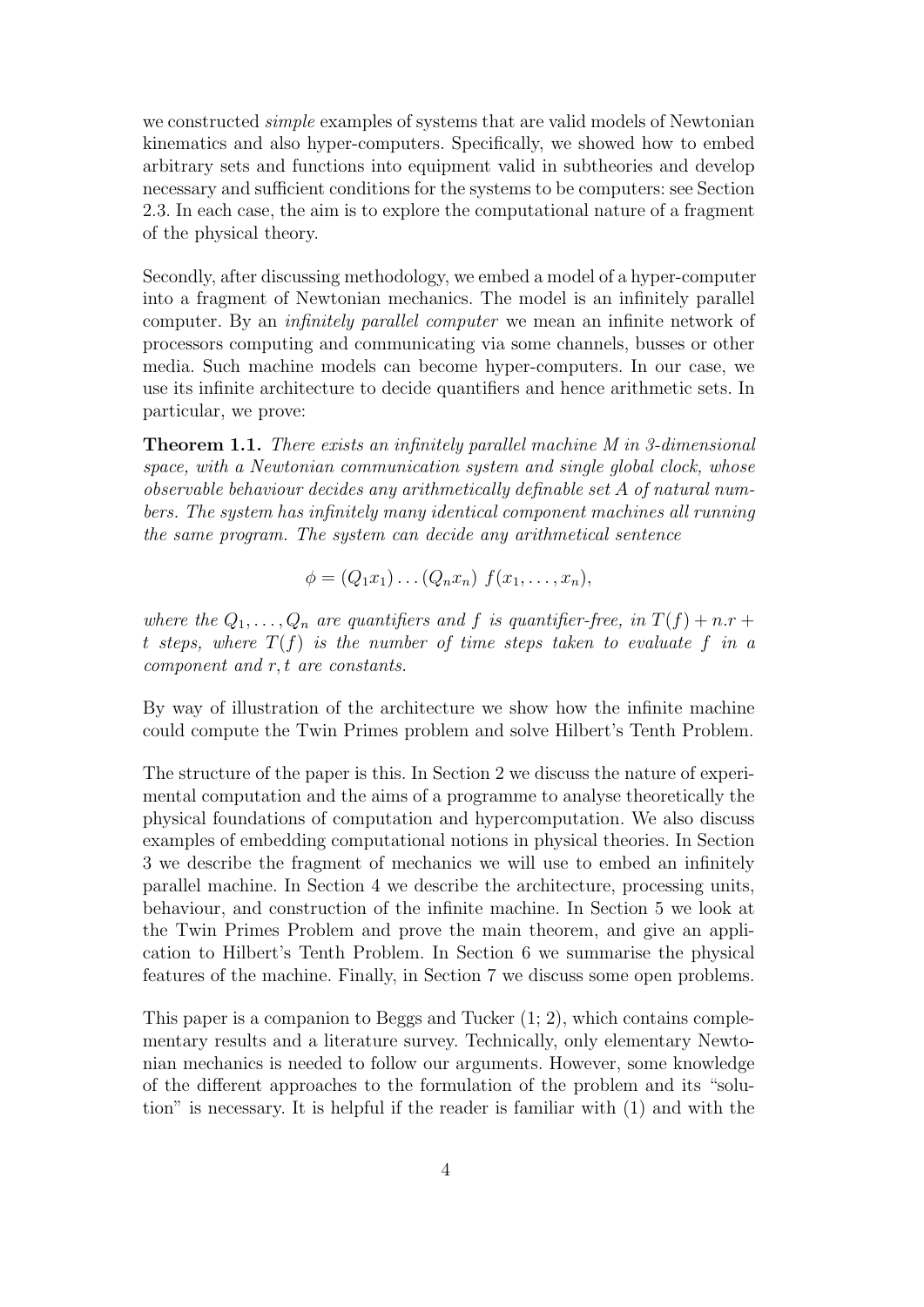theory of the functions computable by algorithms on discrete data, and its extension to continuous data (see:  $(32; 38; 40; 41; 43)$ ).

# 2 Experimental computation and physical theories

Here we discuss a programme for investigating computation and hypercomputation by physical systems.

## 2.1 Experimental computation

Consider the idea of computing a function using a physical system. Suppose each computation by a physical system is based on an experimental procedure with three stages:

(i) input data  $x$  are used to determine initial conditions of the physical system;

(ii) the system operates for a finite time; and

(iii) output data  $y$  are obtained by measuring the observable behaviour of a system. The function  $f$  computed by a series of such experiments is the relation  $y = f(x)$ . We can expect to compute functions on continuous data, such as the set  $\mathbb R$  of real numbers, as well as functions on discrete data, such as on the set N of natural numbers.

This idea of experimental computation is general and old. It depends upon a choice of

(a) physical system, which we may think of as a part of nature, a machine, or a combination of both, that performs the computation, and of

(b) a choice of physical theory, which we use to reason about the system's behaviour and the computation.

The concept can be unearthed in modelling physical and biological systems, e.g., in classical wave mechanics (31; 32; 44; 39) or in the emergent behaviour of cellular lattices and neural networks (15; 35; 46). It can also be found in technologies for designing machines, e.g., analogue computers (29; 20; 14; 42) or quantum computers (26). We have classified and surveyed the literature in our (1). The questions arise:

What are the functions computable by experiments with a class  $K$  of physical systems? How do they compare with the functions computable by algorithms?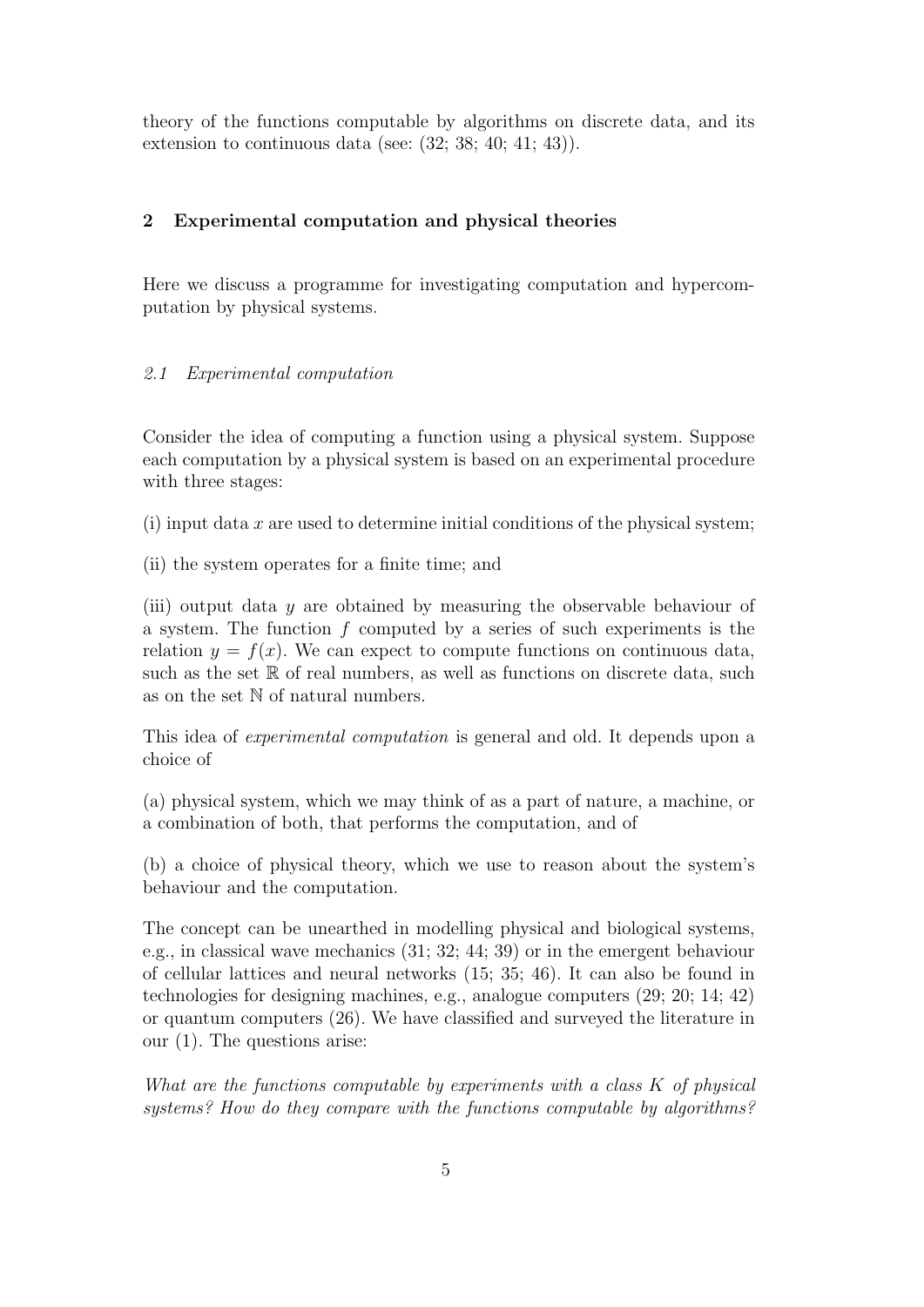#### Do there exist physical systems in the class  $K$  that qualify as hyper-computers?

We argue that, in contrast to algorithmic computation, the idea of experimental computation is not understood. At its heart are the concepts of experimental procedure, which is closely related to that of algorithmic procedure, and *experimental equipment* both of which are dependent upon a physical theories. We have discussed this in (1; 2).

#### 2.2 Role of Physical Theories

Physical theories play a complicated role in experimental computation. Ideally, in formulating answers to the questions in subsection 2.1, we should use a physical theory to

(i) define the class  $K$  of physical systems under investigation;

this means that the concepts and laws of the theory will be used to

- (ii) design and construct the systems in  $K$ ;
- (iii) explain and prove properties of their operation and behaviour; and, hence,
- (iv) validate experimental computations by the systems of  $K$ .

For example, a physical theory is needed to design, explain and validate a Newtonian system capable of simulating a Turing machine. Furthermore, if a hyper-computer has been found in  $K$  then we should use the theory to

- (v) evaluate the physical credibility of the system, or even
- (vi) reveal weaknesses in the theory.

Finally, in each case, we should use the theory to

(vii) make clear, precise and detailed statements about the whole process of experimental computation, especially the experimental procedure and equipment.

It is clear that these simple desiderata are not always all present in the literature on hypercomputation.

We believe it is the physical theory itself that is the central object of theoretical study in investigations of experimental computation and the questions above. Here we propose four aspects or stages to an investigation of a particular type of experimental computation.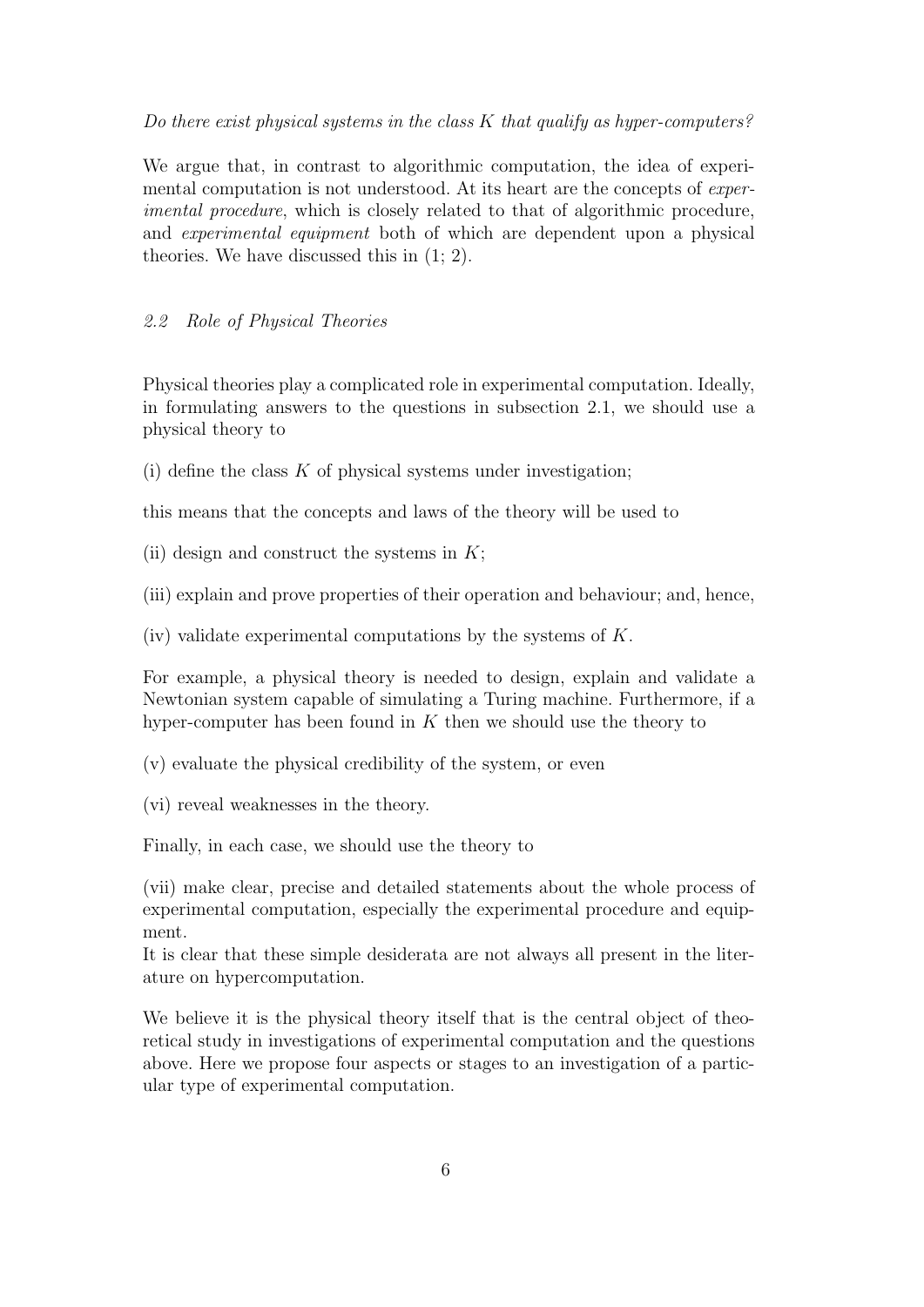1. Defining a physical subtheory: To define precisely a subtheory  $T$  of a physical theory and examine experimental computation by the systems that are valid models of the subtheory T.

All physical theories are large and evolving, though the classical theories usually have an elegant mathematical form and can be organised incrementally. In some cases they have been axiomatised informally and, sometimes, even formally. Clearly, it is not easy to define exactly such a theory. Therefore, one might begin with some subtheory that is quite large, for example the Newtonian kinematics of point particles, which is a subtheory of Newtonian Mechanics. Conceptual precision and mathematical rigor will surely reduce the subtheory into something much smaller. For suppose one finds an interesting system C that is a computer or hyper-computer and a model of the physical theory. Then the problem arises:

**Minimal Subtheories** In computing with a physical system  $C$ , specify the smallest subtheory or fragment  $T$  of the physical theory that is needed to construct, operate, reason about, and validate C.

The subtheory  $T$  is the source of the definition of experimental computation as follows. What is contained in  $T$  determines the set of possible experimental procedures and what form the systems have in terms of their components and architecture. In  $(1)$  we discussed how to derive from a theory T languages to specify formally both procedures and equipment.

For the purposes of a theoretical programme the idea is to look at theories that are small and rather precisely defined. It does not matter whether we think of them as true, or roughly applicable, or know them to be false. For example, in our work on Newtonian systems it is known that assumptions about space and time are false of our universe. In our view, that in no way diminishes the theoretical interest and value of seeking Newtonian hyper-computers. Success and failure in the search can provide insight into the nature of computability in a physical context and in terms of Newtonian principles.

2. Classifying computers in a physical theory: To find systems that are models of T that can through experimental computation implement specific algorithms, calculators, computers, universal computers and hyper-computers.

Subtheories do not contain notions of computation, though the term 'information' is common in some theories. The computation of functions and sets must be abstracted from the operation of physical systems along the lines mentioned in 2.1. For the purposes of comparison with algorithmic procedures and, especially for the search for hypercomputation, there is a natural course of action, namely study the mathematical problem: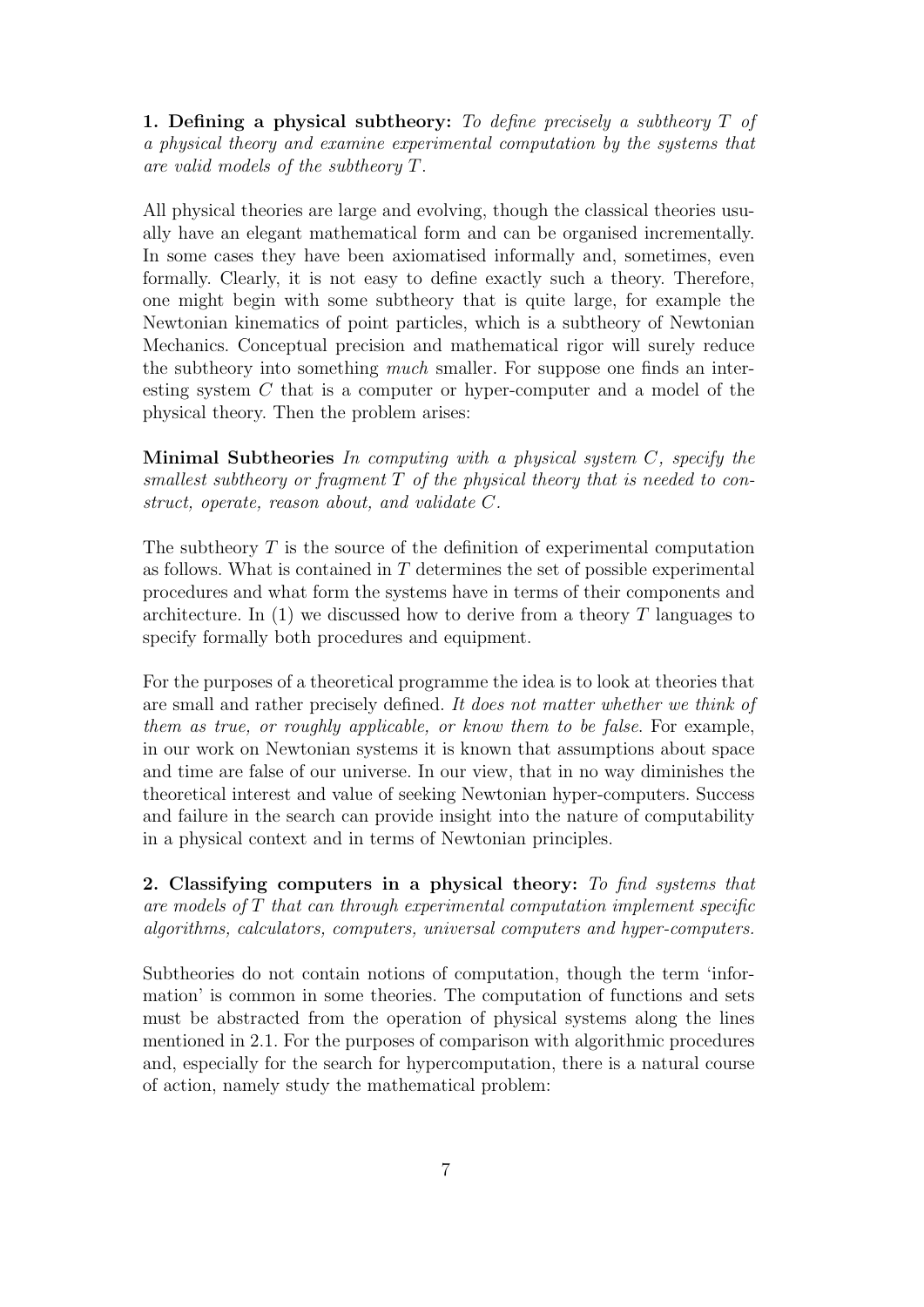Embedding computations in a physical theory: To seek ways of embedding functions, sets, logical formulae, algorithms, programs, models of computers and hyper-computers, etc. into some physical systems that satisfy a subtheory T.

Clearly, as with any embedding problem, we are interested in embedding complex computations into simple systems specified by simple subtheories. For example, to answer the question do there exist Newtonian systems that compute everything, one can embed arbitrary sets into valid 2-dimensional single particle systems obeying a few simple Newtonian or Relativistic laws (see 2.3) In this paper, we will embed an infinitely parallel computer into Newtonian mechanics.

The idea is to play with computational ideas and their emdeddings into physical theories to explore the interface between algorithms and experiments and to see what our trickery can get away with and what it can uncover. In our experience, and that of others, the embedding of non-computable sets, functions, etc., leads to systems where the hyper-computations are courtesy of deus ex machina. For this stage we should not care about the validity of the physical theory but we should care about making theoretically complete models and precise mathematical analyses.

3. Mapping the border between computer and hyper-computer in **physical theory:** To analyse what properties of the subtheory  $T$  are the source of computable and non-computable behaviour and seek necessary and sufficient conditions for the systems to implement precisely the algorithmically computable functions.

It is an intriguing and complicated problem to isolate what properties of a physical theory permit computers and hyper-computers. In the case of systems built from embeddings it may be clear where some infinite computational resource is to be found. Thus, if we constrain that resource we may be able to recover computability. In our Newtonian work we have isolated some necessary and sufficient conditions on the subtheories that can control the embedding of sets of natural numbers, but they amount to algorithmic conditions on mechanical equipment that are new and external to classical mechanics. This is a tricky point for the conditions ought to be framed in terms of the physical theory. For example, for certain arguments it is not acceptable to assume that standard models of calculators and computers are simply available for use in experimental computation. Strictly speaking they are external or foreign to the physical theory T.

Calculations: Which of the standard models of calculators can be implemented in the T?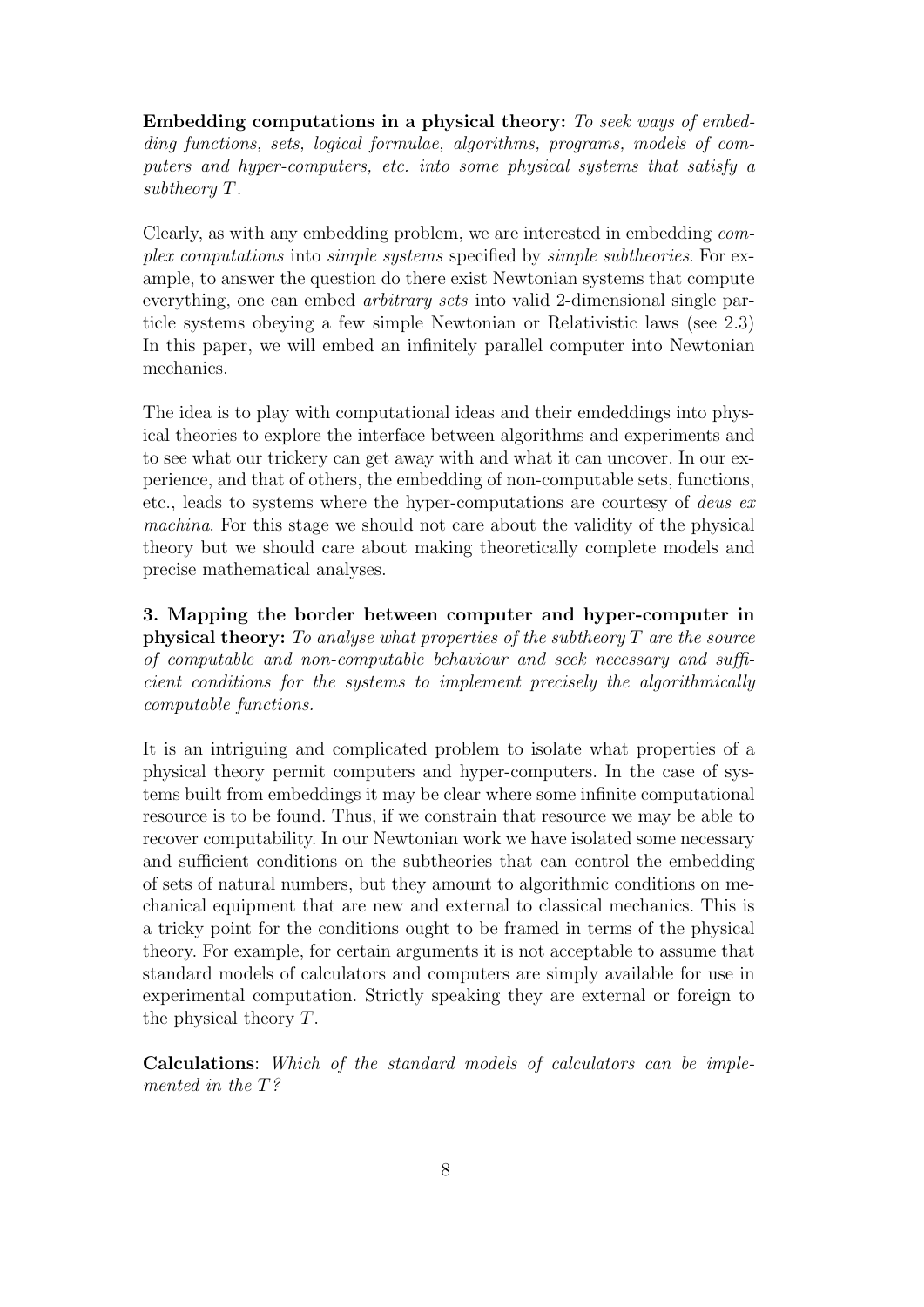It is not clear that a Turing machine can be faithfully embedded in many physical theories: see Davies (8).

4. Reviewing and Refining the Physical Theory: To determine the physical relevance of the systems of interest by reviewing the valid scope or truth of the subtheory. Criticism of the system might require strengthening the subtheory  $T$  in different ways.

We have emphasised the autonomy and independence of the physical theory for we take it and its subtheories to be the focus of the mathematical work. In addition to providing intellectual pleasure, a physical theory is supposed to be true of some aspect of the physical world. Of course, a physical theory cannot be proved, but it can be validated by experimental facts. For any theory T there are restrictions that defines that part of the theory that has been validated experimentally. These restrictions can be seen as a refinement theory  $E(T)$ , called the *experimental domain* of T. For any valid model C of a theory T, we may ask:

# **Experimental validity:** Is C a valid model of the experimental domain  $E(T)$ of T?

The process of reviewing examples can lead to the refinement of the subtheory in different ways, perhaps adding more laws in the search of more realism - e.g., what happens if we add friction and/or elasticity to the Newtonian system. And it can lead to the rejection of the subtheory and its systems as a basis for making a hyper-computer - e.g., arbitrary velocities may be needed, which are not possible. Often, as one moves out of  $E(T)$  into T one contradicts other theories. In Newtonian kinematics, using arbitrary velocities contradicts Relativity Theory, and making arbitrary small components contradicts Atomic Theory. In our work, we have worked with the full, unrestricted, kinematic theories, ignoring the experimental domain, and have concentrated on mathematical rigour, consistency and completeness.

# 2.3 Example: Experimental Hypercomputation with Newtonian Kinematics

Newtonian Kinematics is about systems of particles in  $n$ -dimensional space  $(n = 1, 2, 3)$  satisfying Newton's Laws of Motion and laws such as Gravitation and Conservation of Potential and Kinetic Energy. Typically, subtheories describe systems that allow the

- (a) projection of particles in space with arbitrary velocity, and
- (b) observation of the position of particles at certain times.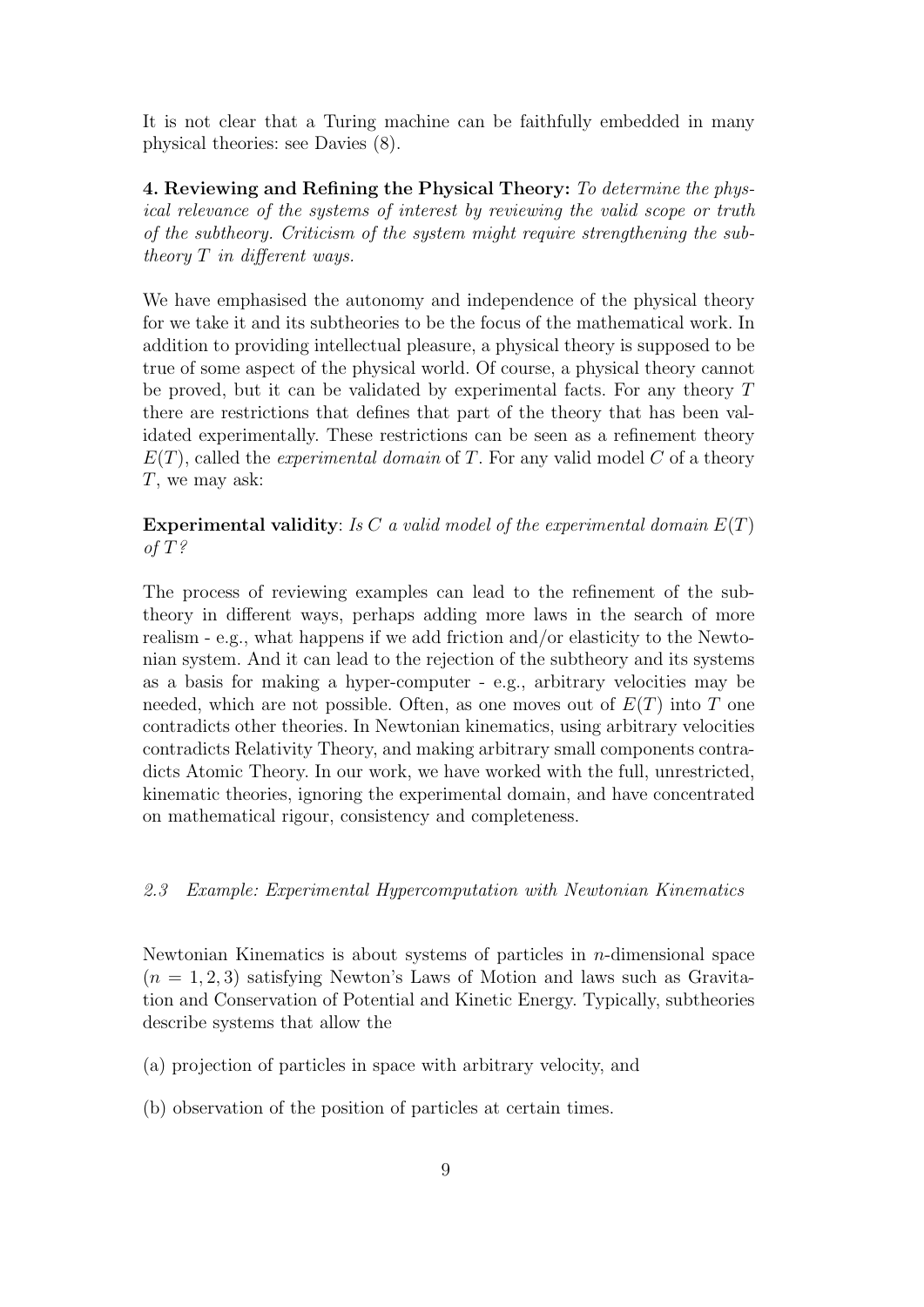A subtheory of Newtonian kinematics may further assume that the space may be structured in different ways, influenced by gravitational fields, populated by special bodies and obstacles, and shaped by geometries. It may also suppose that materials have different physical properties such as friction and elasticity. Newtonian kinematics has been used in many discussions of computation and hypercomputation such as Moore (23), da Costa and Doria (6; 7), Yao (47).

The work of Smith (36) is particularly close in spirit to the framework described above: his portfolio of theories in which he studies the N-body systems addresses the issues of Problem 3 above. Here the infinite computational resource comes from the arbitrarily high velocities attained in non-collision singularities in the n-body system, and the study of 'topologically' different trajectories which can be used to achieve this.

We will illustrate the four stages of exploring hypercomputation in Newtonian Kinematics by some of our earlier results in (1; 2). These results pursue the idea of embedding arbitrary sets and functions into systems satisfying very simple Newtonian subtheories. In this process we seek:

- (i) simple kinematic subtheories to isolate physical assumptions;
- (ii) transparent embeddings so we can take apart and inspect the systems;
- (iii) systems that are hyper-computers;

(iv) necessary and sufficient physical conditions for the sets and functions to become computable and the systems to become computers.

In our  $(1)$ , we showed there exist kinematic systems, which operate under the theory of Newtonian kinematics - and, in fact, Relativistic kinematics that can decide the membership of any subset A of the set  $\mathbb{N} = \{0, 1, 2, \ldots\}$ of natural numbers. The systems were 2 dimensional bagatelles with single particles. However, the systems needed unbounded space, time and energies for their hypercomputations.

In our (2), we "improved" on these bagatelle machines by constructing new 3 dimensional Newtonian machines that are marble runs that each require bounded space, time, mass and energy to decide  $n \in A$  for all n. These complementary results involve the assumption that space can be infinitely divided into smaller and smaller units, a valid assumption in Euclidean geometry and Newtonian mechanics not used on the bagatelles.

The two types of system are designed by means of embeddings. The proofs embed *any* set A into the static structure of a simple piece of Newtonian kinematic equipment such that a simple experimental procedure, based on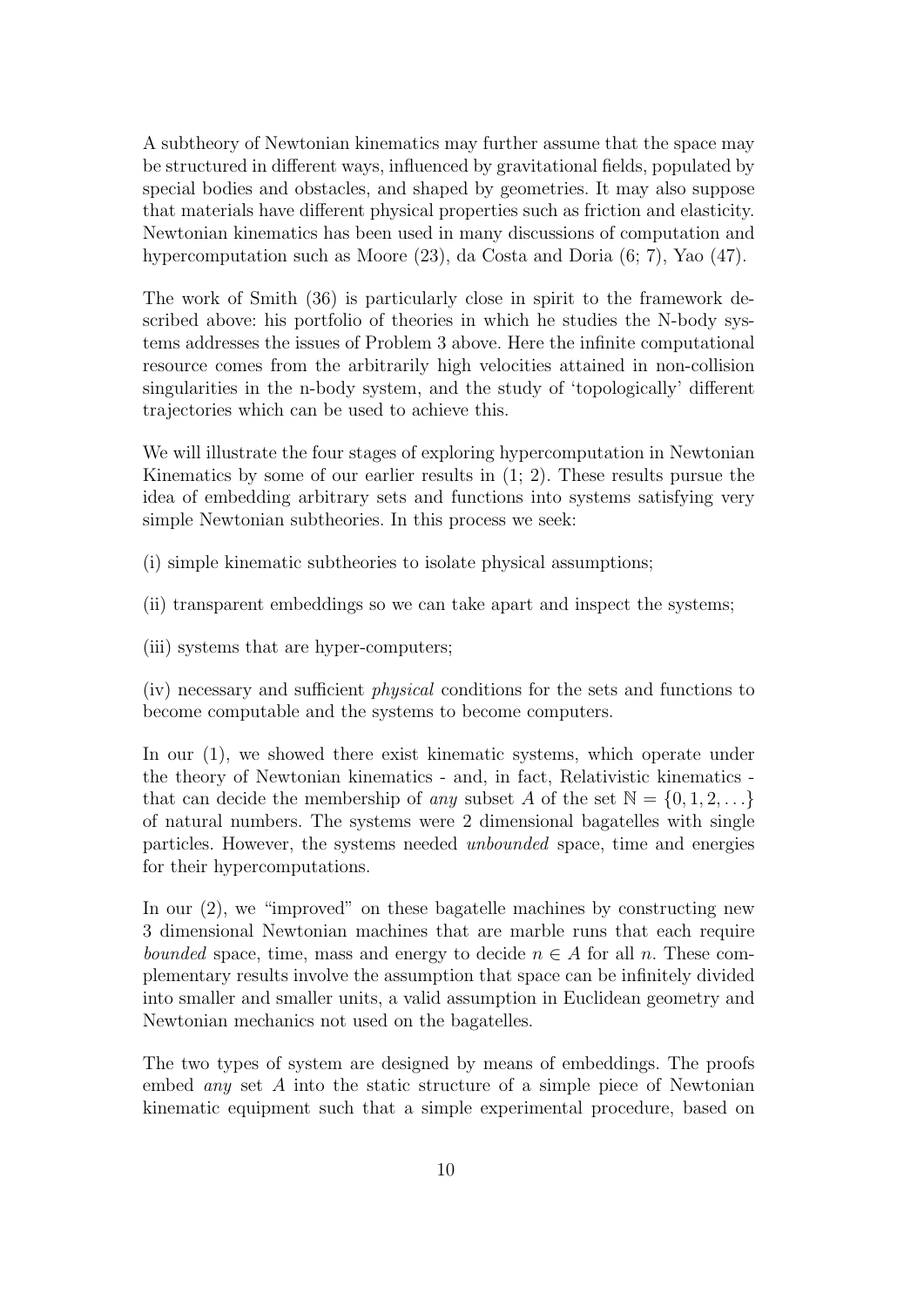the projection and observation of a particle, can recover the set A from the given equipment.

Clearly, the theorems show Newtonian hyper-computers "exist" in a dramatic way: every set and function on  $\mathbb N$  is computable by *simple* Newtonian kinematic systems, indeed, can be represented by the rolling of a ball in a straight line. Given the Church-Turing Thesis, this raises the question, Is the elementary theory of Newtonian kinematics is undesirably strong?

Now, the purpose of the embedding theorems is to explore concepts in physical theory relevant for computation. In our results, we find that the idea of experimental computation involves much more than an experimental procedure applied to a black box containing an arbitrary given physical system. Crucially, it involves the

(i) application of a sequence of experimental actions to the marble run determined by a subtheory of Newtonian kinematics, and

(ii) process of assembly or construction of the equipment.

Our results on hypercomputation demonstrate that the idea of equipment is problematic in Newtonian mechanics. Physical conditions on the architecture of the system must be found to control the class of Newtonian equipment.

In (2) we propose a new approach of using languages like programming languages to analyse both experimental procedures and construction procedures. Our results suggest that a refinement of mechanics is needed in which we can define classes of constuctible equipment, and which would allow us to restrict the subsets  $A$  of  $N$  in the marble run. The design of such languages is complicated. We argue that using such languages to control procedures and equipment, the functions computed by experimental computation are equivalent to those computed by algorithms, i.e. the partial computable functions.

Our idea of analysing experimental computation using experimental procedures and constructible equipment and programming languages for defining them seems to be new. It advances theoretically the informal reflections of Geroch and Hartle (13) on the computability of measurements in physical experiments.

# 2.4 Example: Experimental Hypercomputation with General Relativity

General relativity uses a curved space time manifold (with three space and one time dimensions) as a model for the universe; we call such a manifold a *space*time for short. The Einstein equation relates the curvature of the manifold to the amount of matter and energy in the universe via the energy-momentum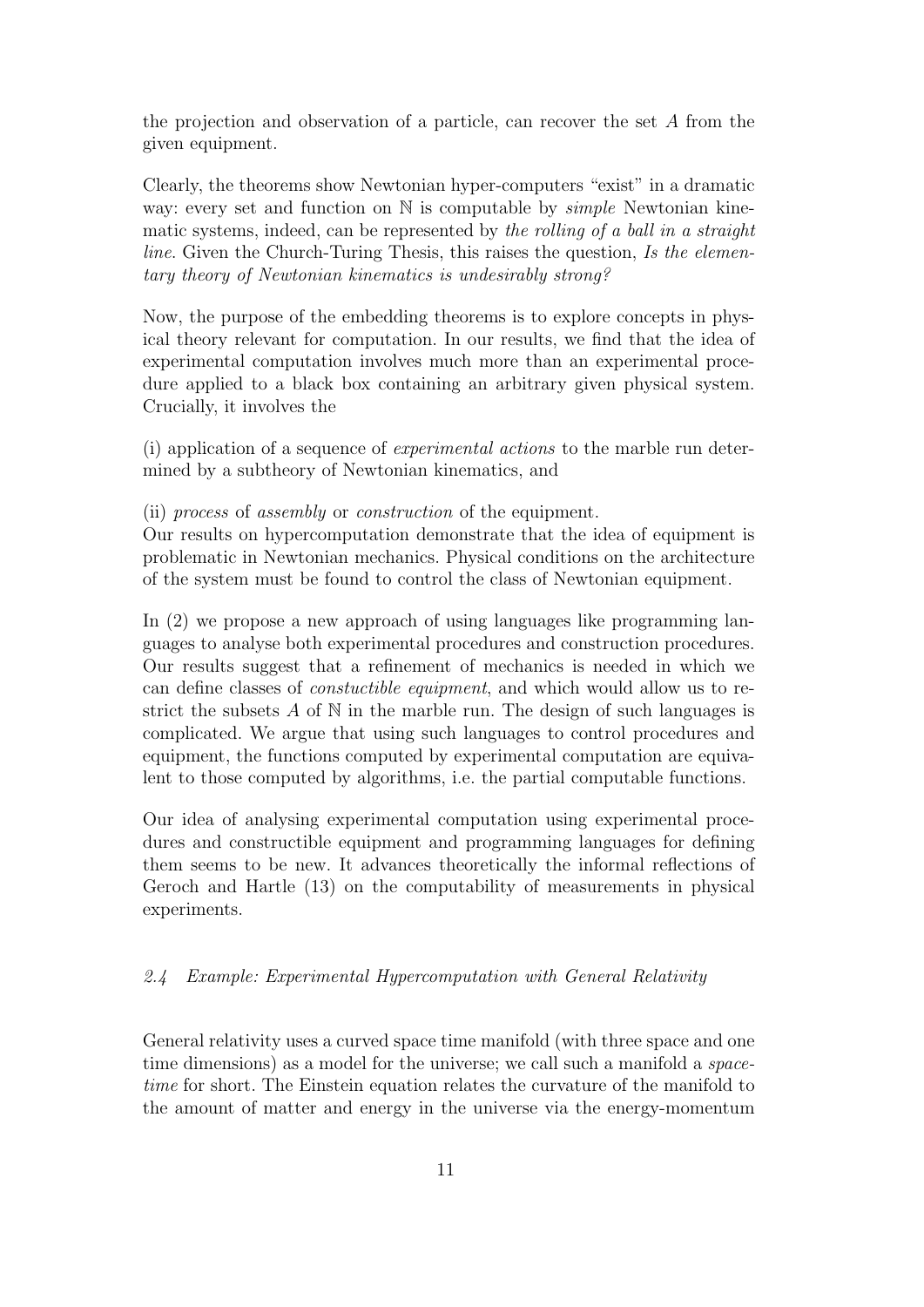tensor. We can either try to specify the energy-momentum tensor (for example by taking the vacuum) and then solve the Einstein equation, or specify the space-time, and then work out what the energy-momentum tensor would have to be in retrospect. Time is measured along the space-time path (world line) of each observer, and is thus not a universal absolute, in distinction to Newtonian mechanics.

In Special and General Relativity, moving clocks appear to run slow, and someone in a spaceship could start a computation, take off and travel for a year round Alpha Centauri at a velocity  $v < c$ , and return to see the printout of 40 years of computation (the 'twin paradox'). So, to attain hypercomputation, it is "only" necessary to extend the 40 years to an eternity, and return to see the printout of an entire infinite computation.

To implement this idea, people have resorted to some examples in General Relativity, where the geometry of the space-time allows such effects. The basic idea is that an observer at a certain point in space-time can see the entire infinite future of a certain path in space-time, and those geometries which have this property are called *Malament-Hogarth space-times*.

The idea of a theory General Relativistic (GR) computers is recent and can be found in two independent schools. The possibility of hyper-computation in General Relativity is raised in Hogarth (16), based on earlier observations of Pitowsky (28), and Malament. GR-computation was also considered in a lecture of Németi in 1987 and was developed in work culminating in the (Los Alamos version) of Etesi and Németi (12) and recently Németi and David (25) (see the references for further information). For further discussion, see Shagrir and Pitowsky (34).

In (16) there is a great deal of technical material about how this can be realised in general relativity, and the interested reader should consult this, but we will try to explain some of it using the anology given there of the Tardis from the Dr. Who science fiction series, a machine which looks like an ordinary box on the outside, but its interior volume is huge. It is possible to have spacetimes with bounded regions in both space and time (as their surface is seen from the outside), which contain infinitely long world-lines. In other words, the Tardis could exist for only a day in external time, but someone entering it could wander forever around its passages. An observer who stayed outside the Tardis could see the results of an eternity of calculation done by the person who entered the Tardis, just by waiting for a day. The analysis of different space-times is an exploration of subtheories of General Relativity.

The article Németi and David  $(25)$  illustrates the progressive refinement of ideas of physical theories towards more pleasing, real or practical theories. They begin with using a 'usual' black hole to give a rough argument about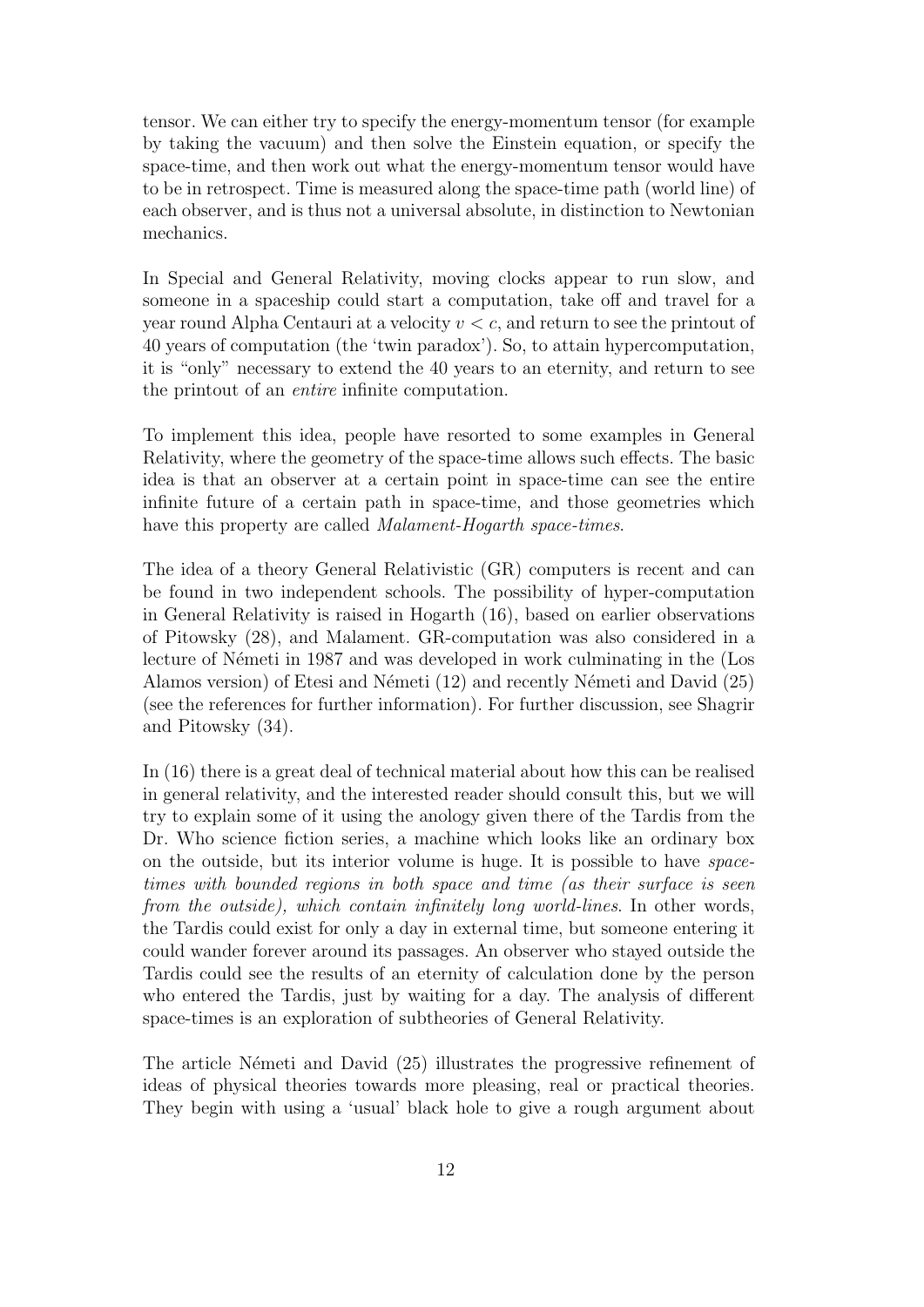how to achieve hyper-computation. Then they explain why it will not work, in that case that the observer will not survive the observation of the result. This then motivates a refinement of the theory, by including the idea of a rotating black hole, and they show that this is a much more promising candidate for realistic hypercomputation.

These physical speculations on the universe will doubtless effect theoretical computer science for the ideas are too fascinating to be neglected. For example, one notes the geometric model in (11) uses an analogy with Black holes.

# 3 Parallelism and a Newtonian Kinematic Subtheory

Shortly, we will embed or realise an infinitely parallel machine - a hypercomputer - in a Newtonian system. The scope of the term "Newtonian mechanics" is huge and includes a lot of concepts and results, indeed it is open ended. We shall begin by highlighting those few pieces of the theory we need for our embedding. This amounts to an informal specification of a subtheory or fragment T within which we will work.

To realise an infinitely parallel computer we will require the following:

1. A communication system which transfers information at arbitrarily large, but finite, speeds. To do this we will use cannons and projectiles.

2. A scheduling system for the operations that uses arbitrarily accurate clocks, though no individual clock needs to be infinitely accurate. To do this we will use Newton's infinitely divisible universal time.

3. A method to simultaneously transfer information to infinitely many processors to program the machine. To do this we will use infinitely long rigid rods.

Let us look at these mechanical ideas in turn.

Cannons & projectiles. The relevant part of Newtonian mechanics is force F equals mass m times acceleration a,  $F = ma$ . Given a projectile of given mass, we can project it at arbitrarly high speeds if we use enough energy. This means that arbitrarily large distances can be covered in arbitrarily small time. In the simplest version of the infinitely parallel machine, where each cannon has a pre-assigned target, we know before hand just how much gunpowder (energy) each gun will require to complete a communication.

Gravity does not pose a problem, in fact it is easier to arrange for unobstructed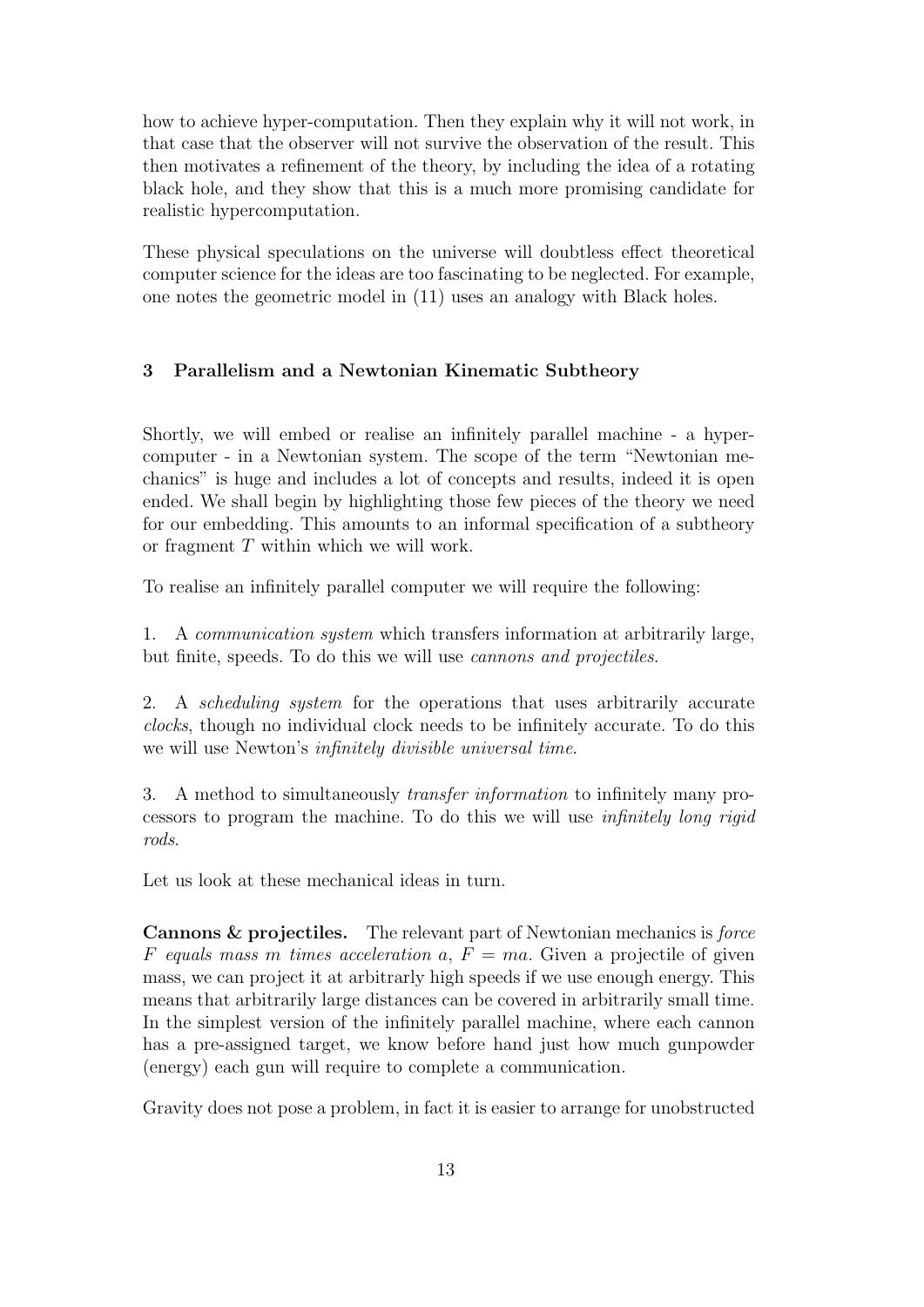projectile paths if we can fire above the plane in which the cannons and targets lie. In the case of a uniform gravitational field, the flight paths will be parabolic, and we always choose the lower of the two possible paths for given speed and distance to target to get a fast flight time.

Projectiles & targets. We need a target which will determine if it has been fired at, when infinitely many cannons may fire at it in a given time. To avoid having an infinitely sensitive trigger on the target, we take all projectiles to have the same mass. An infinitely sensitive trigger mechanism could easily spontaneously trigger due to brownian motion of its component atoms. This will, of course, mean that guns firing further away will take greater amounts of gunpowder. In the simplest scenario where we only need to determine whether a target has been hit, we will favour the famous "wave a hat on a stick test" - if the hat is damaged, then it was hit by a projectile. One problem to avoid is what was known in Cold War parlance as fratricide, that is one projectile might destroy another. To avoid this we can interleave the travel times so that at most one projectile is in flight at a time This tight regulation of travel times uses another aspect of Newtonian dynamics, the arbitrarily small divisibility of time, as we require an infinite number of disjoint time periods, within finite total time.

Consider the more complicated scenario where a message has to be sent with the projectile. This can be catered for by a trapdoor arrangement where the first projectile to hit enters the trapdoor and closes it behind it. The contents of the projectile can then be examined. The later projectiles hit the trapdoor and are ignored. This is similar to the machines used by mail trains to recover mail bags while in motion. (They were withdrawn amid safety concerns, but since the infinite machine already involves arbitrarily large amounts of gunpowder, safety is not high on our priority list!)

Clocks & timings. We assume that every component machine has its own clock, which can be read to a given accuracy (the accuracy needed may vary from machine to machine). To synchronise the clocks on all the machines we can use the same rigid rod which is used to program them.

Rigid bodies. We will use the Newtonian ideal of a completely rigid body, that is one whose shape and size is unaltered despite the application of forces. This is an unattainable ideal in the real world, as all real objects can be deformed by the application of a sufficient amount of force.

Notice that, like our use of arbitrary velocities, arbitrary long rigid rods also are inconsistent with Special Relativity, as a perfectly rigid body would transmit the results of a hammer blow at infinite speed. To see this, note that a perfectly rigid body has its dimensions constrained to be constant, so a move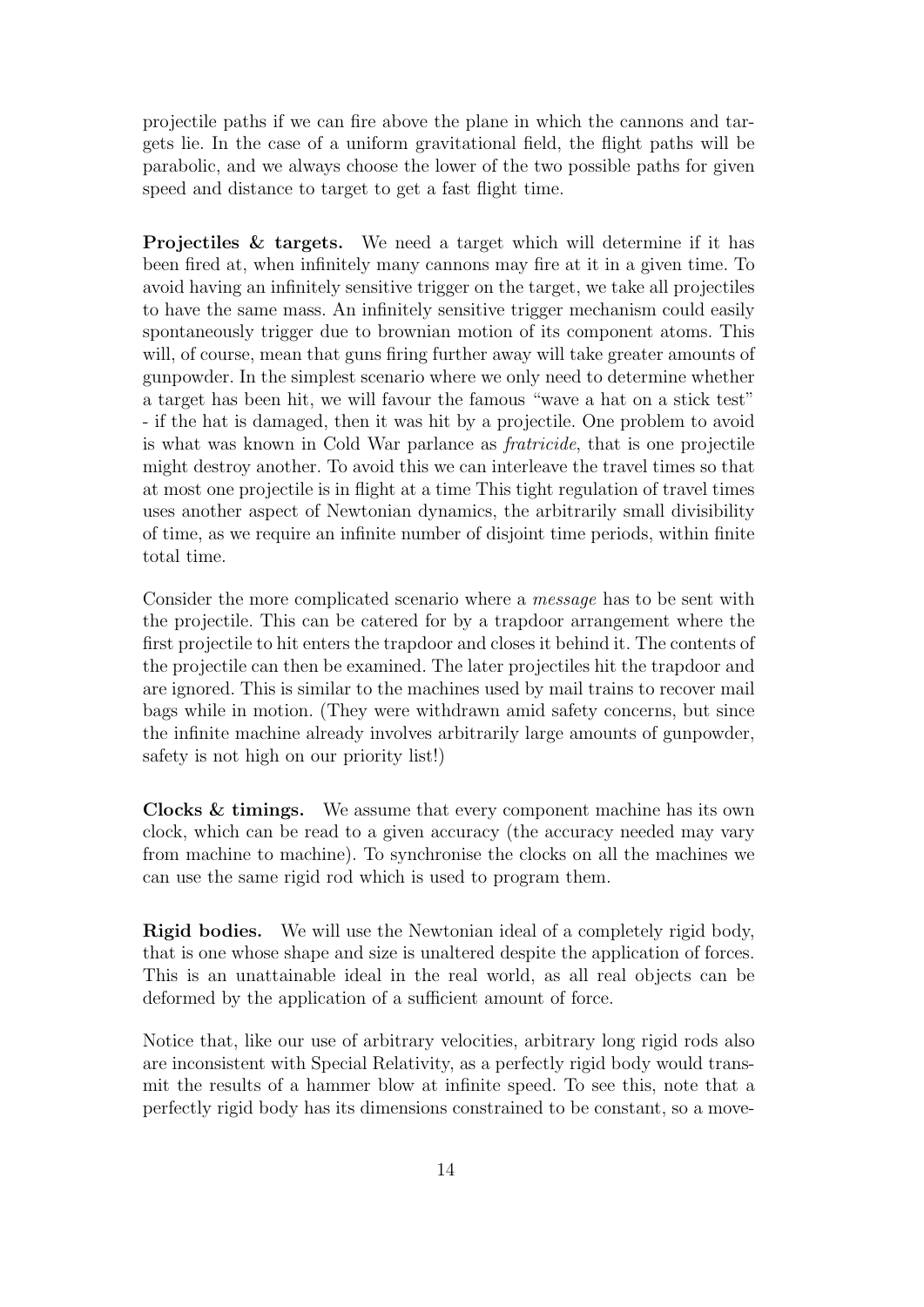ment of (for example) one end of a rod means that the other end also moves by the same amount at the same instant, even if the rod were a light year long.

Infinite rods. We further require the idea of a rigid rod that is *infinite*. Does this fall outside the scope of Newtonian Mechanics, for we may ask how could such a thing be moved? If the rod had a positive constant mass per unit length, then its total mass would be infinite, and it would require an infinite amount of force to accelerate it.

However, there are at least three possible solutions to this, the first of which is probably the nicest to consider:

(i) Make the rod non-uniform and decreasing in diameter. Specifically, suppose that the first metre of the rod had diameter d, the next metre diameter  $d/2$ , the next  $d/4$ , and the *n*-th metre of diameter  $d/2^{n-1}$ . Then the *infinitely long rod* would have finite volume, and thus finite mass if made of a uniform material.

Two cheaper theoretical assumptions are these:

(ii) Declare the rod to be massless. Although possible, this somewhat strains the idea of even idealised Newtonian mechanics.

(iii) Provide booster motors along the way. This is a rather complicated solution. The motors would be provided for each one metre length of the rod, and would provide enough force to move that one meter length. One problem with this is synchronisation, how to get the motors to work at the right time. If the rod actually consisted of separate one metre long sections, then each motor could watch for the movement of the previous section to see if its section had to be moved. If it could not react instantaneously, then a progressive speeding up of the reaction time for each motor would be required to allow the whole infinite length to be moved in finite time.

# 4 Embedding an infinitely parallel machine in Newtonian Kinematics

Our infinitely parallel machine is rather complicated. First, we will describe its architecture using infinitely many dimensions. In contrast, the components of the machine are just conventional digital computers or, depending on the application, calculators. Then we describe the encoding of its layout in  $\mathbb{R}^3$ .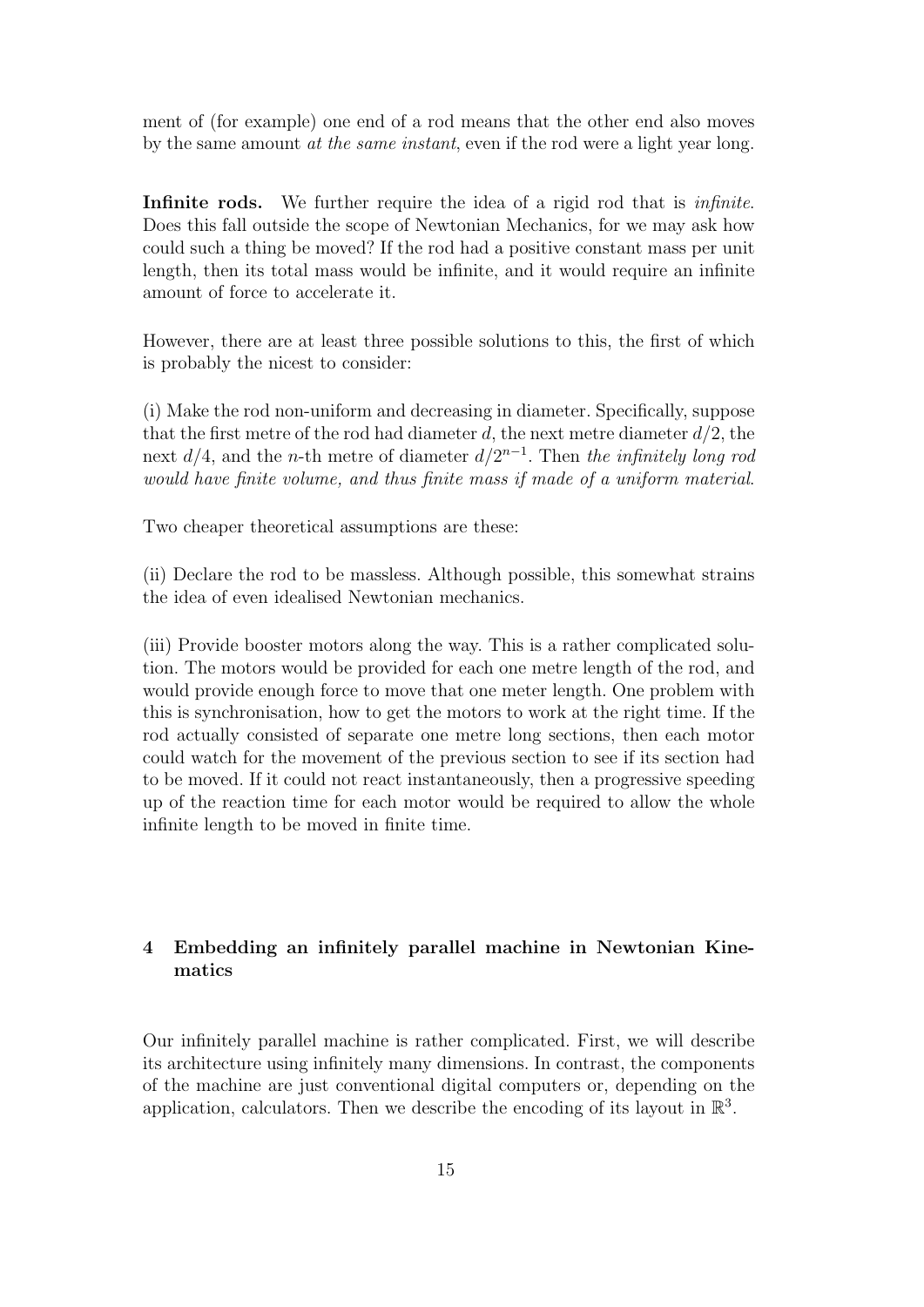#### 4.1 Architecture of infinitely parallel machine

Consider the set L of sequences of integers  $(n_1, n_2, \ldots)$ , which consist of a finite sequence of natural numbers followed by infinitely many  $-1$ s. For example  $(0, 3, 2, -1, \ldots), (-1, \ldots)$  and  $(7, -1, \ldots)$  are in L, but  $(0, -1, 5, -1, \ldots)$  and  $(6, 7, 0, \dots)$  are not. We write

$$
\underline{n}=(n_1,n_2,\ldots,n_{max},-1,\ldots)
$$

where  $n_1, n_2, \ldots, n_{max} \in \mathbb{N}$ . For each element  $\underline{n}$  of  $L$  we have a component machine or node  $C_n$ , consisting of a computer and an input/output communications channel or bus. The vector  $(n_1, n_2, \ldots, n_{max})$  we term the *address* of the component. The processors can be thought of as organised into ranks, where the rank is the number max of natural numbers preceeding the first  $-1$ in  $n_i$ , i.e. largest value of i for which  $n_i \neq -1$ . A picture of ranks 0-2 of the infinite machine is given in Fig. 1.



Fig. 1 The beginning of the infinite machine

The third rank can be visualised as sitting above the paper, and the higher ranks require countably infinite dimensions to define. (Remember that this is just a convenient way to "visualise" the architecture; the physical layout will only require three spatial dimensions.) Fig. 1 also shows a couple of typical communications in the machine.

Notice the self-similarity in the architecture: the repeating unit consists of the rank 0 (the terminal) and 1 nodes. To add on the rank 2 nodes, we can consider each rank 1 machine as a terminal and add on a new row of 'rank 1' machines to it. Similarly we can add to each rank 2 to get rank 3, and so on.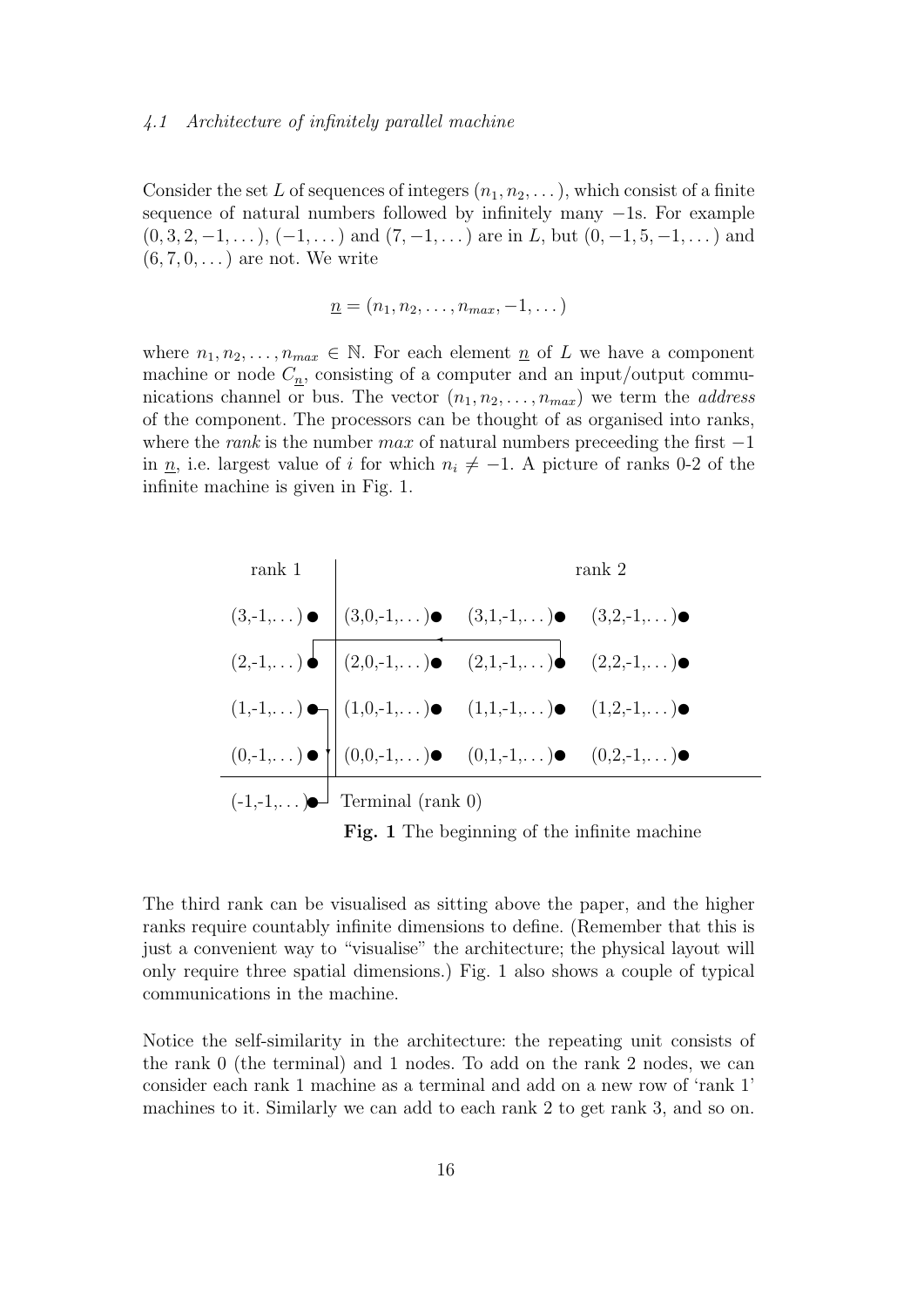#### 4.2 Component Processors

The machine  $C_{(-1,...)}$  of rank 0 is the terminal machine, the only one which communicates output to the outside world.

The component machines or nodes (except for the terminal machine  $C_{(-1,...)}$ ) are identical in all respects except in the communication system and the number of registers required to hold their addresses:

**Definition** The component machine  $C_n$  is a register machine, with:

(a) A register max containing the rank of  $n$ .

(b) Registers containing the machine's address, i.e. the numbers  $n_1, n_2, \ldots, n_{\text{max}}$ .

(c) Basic operations to carry out addition +, subtraction −, multiplication . and tests of equality  $=$  and order  $\lt$  on arbitrary length integers in one time step.

(d) A stored program P, identical in all machines.

(e) A channel or communication bus output, which can output a single integer in one time step to its *supervisor*, the processor  $C_m$ , where  $m =$  $(n_1, n_2, \ldots, n_{\max-1}, -1, \ldots).$ 

(f) A channel or communication bus input, which can receive a single number in one time step from its *underlings*, the processors  $C_m$ , where  $m =$  $(n_1, n_2, \ldots, n_{\text{max}}, r, -1, \ldots)$  for all  $r \geq 0$ . In the event of simultaneous communication from several of these underlings, the input from the machine with the least value of  $r$  is taken, and the rest are ignored. A physical mechanism for this is discussed above involving the arbitrary divisibility of time.

Using the nodes and addresses we can state more clearly the following important self similarity property of the architecture: Every processor in the machine is a supervisor to a set of underlings, and can be considered as the terminal component machine of its own infinite machine whose rank 1 processors are its underlings; its printout as a terminal is in the form of a message to its own supervisor.

#### 4.3 Physical Layout of 3-Dimensional Machine

The component  $C_n$  is placed along the x-axis at the position

$$
2^{n_1+1}3^{n_2+1}5^{n_3+1}\dots p_{max}^{n_{max}+1}
$$

determined by the usual prime power product.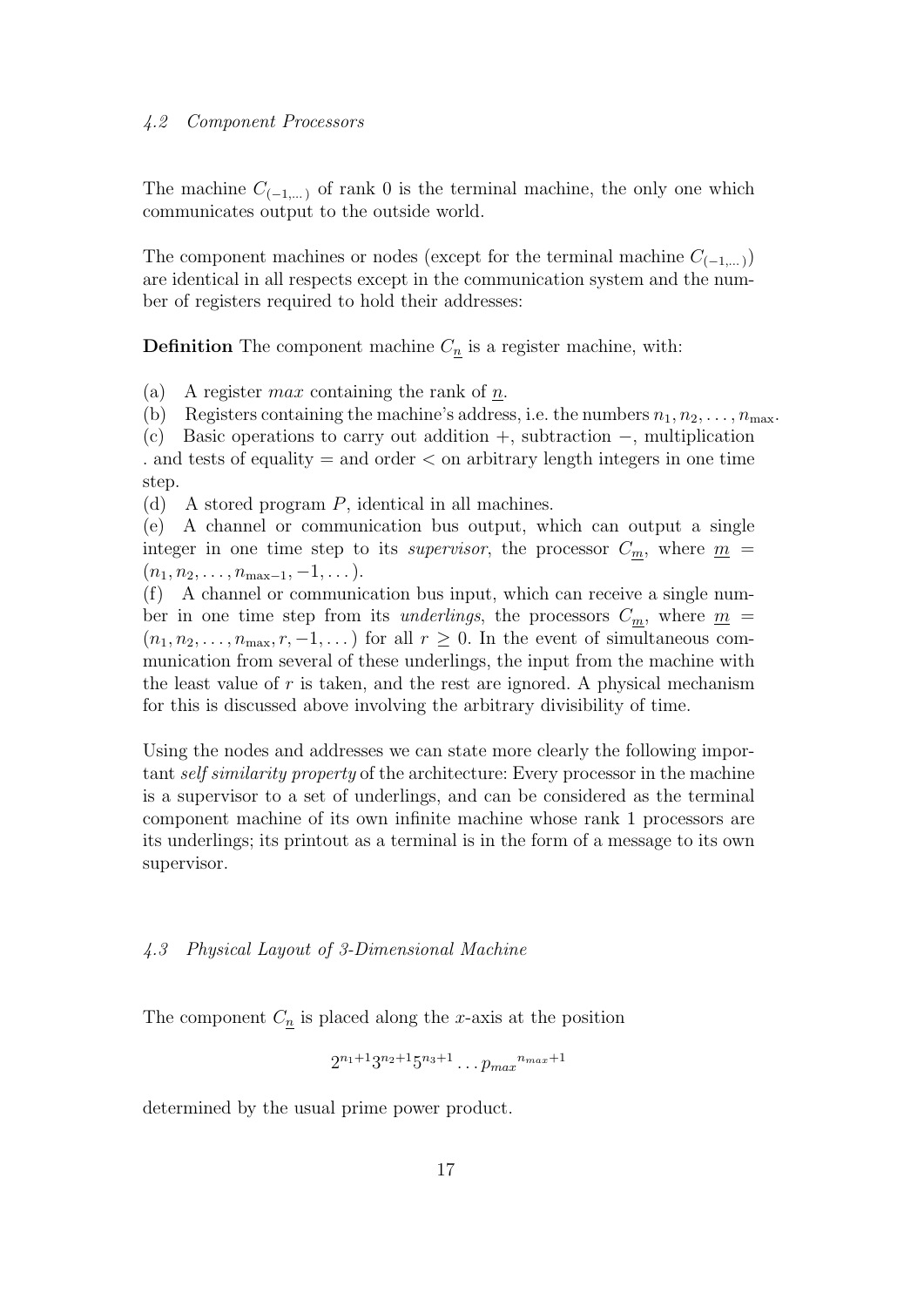We can assume that a component machine fits in a box of length one along the x-axis and of arbitrarily large extent in the  $y \in \mathbb{R}$  and  $z \leq 0$  directions.

The space where  $z > 0$  is reserved for the inter-component communications (i.e. the trajectories of the cannon balls). Here is a view of the device in  $\mathbb{R}^3$ 



With this layout, we need one infinite rigid rod along the  $x$ -axis to program the machine.

# 4.4 Communications and Programming

For communications we use the fact that arbitarily large velocities are allowed in Newtonian mechanics. Suppose each machine has a gun on top, which is aimed at a collecting basket on its target machine. In this paper we shall only be concerned with whether a message is sent or not, so we may as well use solid cannon balls. (However the reader can consider a variant infinite machine where the cannon ball is hollow and contains the contents of a register on the source node.)

We have claimed that the machine is fully programmable, and that it has time steps which are of equal length for all machines. The infinite rigid rods are needed if the machine is to be programmed. The synchronisation pulses are transmitted to all the nodes similtaneously using a rigid rod.

The program is initially distributed to each machine using a rigid rod linking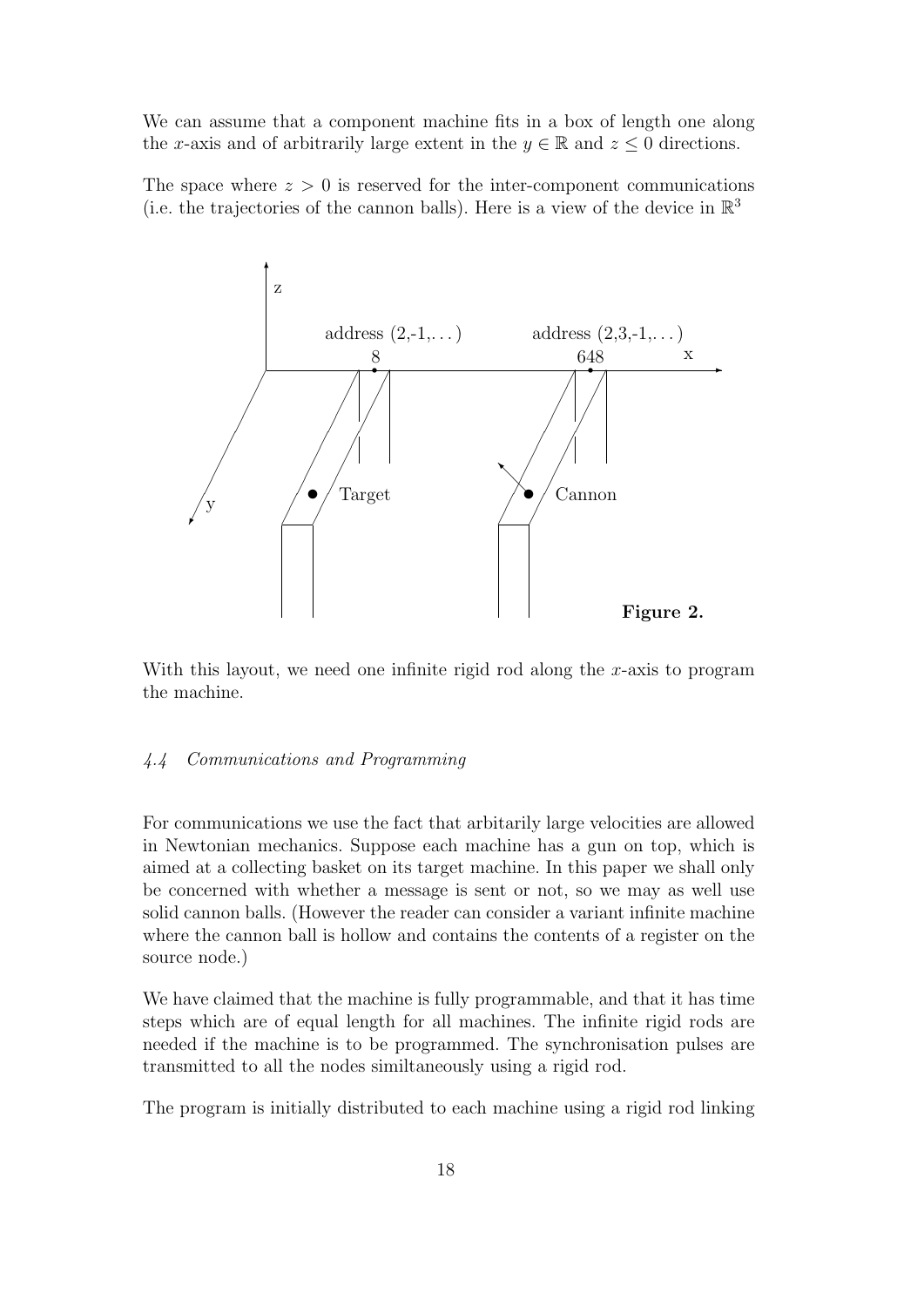all the machines. One way of coding this would be to use a sort of Morse code, with a short push for '0' and a long push for '1'. We would need every machine to have an (identical) protocol for interpreting motions of the rods - it would contain the codes for 'begin program', 'end program' and 'synchronisation pulse next'.

#### 5 Examples and Theorems

Why can this fully programmable machine calculate more than a Turing machine? To begin with, it is not that obvious that it can calculate more than a Turing machine! To better understand the machine we first describe a calculation. Then we show that the machine decides the sets of the arithmetic hierarchy and so is a hyper-computer. We also give an application.

## 5.1 Twin Primes

A twin prime is a pair  $(p, p + 2)$  where p and  $p + 2$  are both prime. For example  $(3, 5)$ ,  $(5, 7)$ ,  $(11, 13)$  and  $(17, 19)$  are the first few twin primes. Despite extensive investigation, it is not known whether there are infinitely many twin primes or not.

Suppose that each component machine is equipped with an *oracle of primality*  $P$ . This is a device which can determine if any input natural number is prime or not in a fixed number clock cycles - say, it takes 100 cycles. This oracle assumption is not really needed, as we can design an oracle of primality within the unaugmented infinite machine, but it is convenient for this illustration.

We only need the component machines of rank 0, 1 and 2, with addresses  $(-1, \ldots), (n, -1, \ldots)$  and  $(n, m, -1, \ldots)$  for  $n, m \in \mathbb{N}$ ; all other machines do nothing and terminate.

The idea is to search all the numbers for twin primes in an enumeration of the form  $n + m$ .

For each  $n, m \in \mathbb{N}$ , the component machine  $C_{(n,m,-1,...)}$  asks its oracle of primality whether  $n + m$  is prime. If not, it terminates. If  $n + m$  is prime, it asks its oracle of primality whether  $n + m + 2$  is prime. If not, it terminates. If  $n + m + 2$  is prime, it sends a message (content not important) to its supervisor  $C_{(n,-1,...)}$ , and then terminates. Suppose the total time taken for these two oracle calls, processing and communication is say  $100 + 100 + 50$  $= 250$  cycles.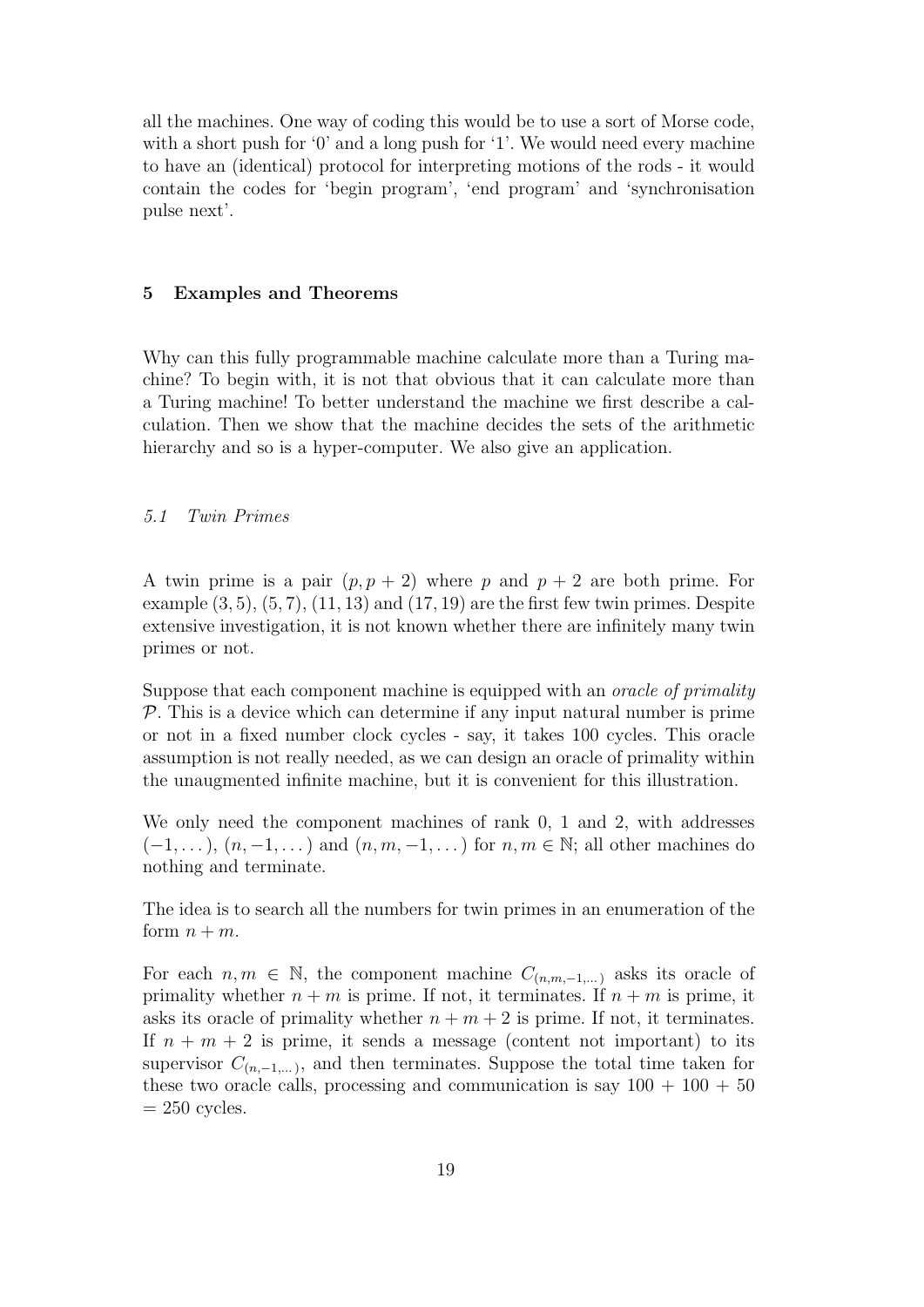The supervisor component machine  $C_{(n,-1,...)}$  does nothing except wait for any received messages for the first, say, 255 cycles. If it receives any messages, it terminates. If not, it sends a message to its supervisor the terminal  $C_{-1,\ldots}$ , and then terminates. Suppose the total time taken is, say, 260 cycles.

The terminal  $C_{(-1,...)}$  does nothing except wait for received messages for the first 265 cycles. After that time, if it received no messages, it prints "There are infinitely many twin primes", and terminates. If it received any messages, it prints "There are only finitely many twin primes", and terminates. Suppose the total time taken is, say, 300 cycles.

The reason this works is the following: each rank 1 component machine  $C_{(n,-1,\ldots)}$ receives a message only in the case where there is a twin prime  $(p, p + 2)$  for  $p \geq n$ , and so sends a message to the terminal  $C_{(-1,...)}$  only in the case where there are *no* twin primes  $(p, p+2)$  for  $p \geq n$ . Therefore, if the terminal  $C_{(-1,...)}$ receives any message at all within the 265 cycles, it must be the case that there is an *n* with no twin primes  $(p, p + 2)$  for  $p \geq n$ , i.e. there are only finitely many twin primes.

#### 5.2 Arithmetic Sets

Now we consider a general case of computing with the infinite machine. Recall the arithmetically definable sets of natural numbers.

**Definition 5.1.** Let  $\Sigma = \{1, 0, +, -, \times, =, \leq\}$  be a signature for the natural numbers. Then the class of arithmetic formulae  $\mathcal F$  is defined inductively by

Equality If t and t' are terms over  $\Sigma$ , then  $t = t'$  is a formula.

Inequality If t and t' are terms over  $\Sigma$ , then  $t < t'$  is a formula.

Not If  $f \in \mathcal{F}$ , then  $\neg f \in \mathcal{F}$ .

And If  $f_1, f_2 \in \mathcal{F}$ , then  $f_1 \wedge f_2 \in \mathcal{F}$ .

For all If  $f \in \mathcal{F}$  and x is a variable, then  $\forall x$   $f(x)$  is a formula.

Exists If  $f \in \mathcal{F}$  and x is a variable, then  $\exists x \ f(x)$  is a formula.

In what follows we make use of timing and the self-similarity property of our machine.

Time plays a key role in the operation of our infinitely parallel machine model and, in particular, we must be careful about the time taken by a component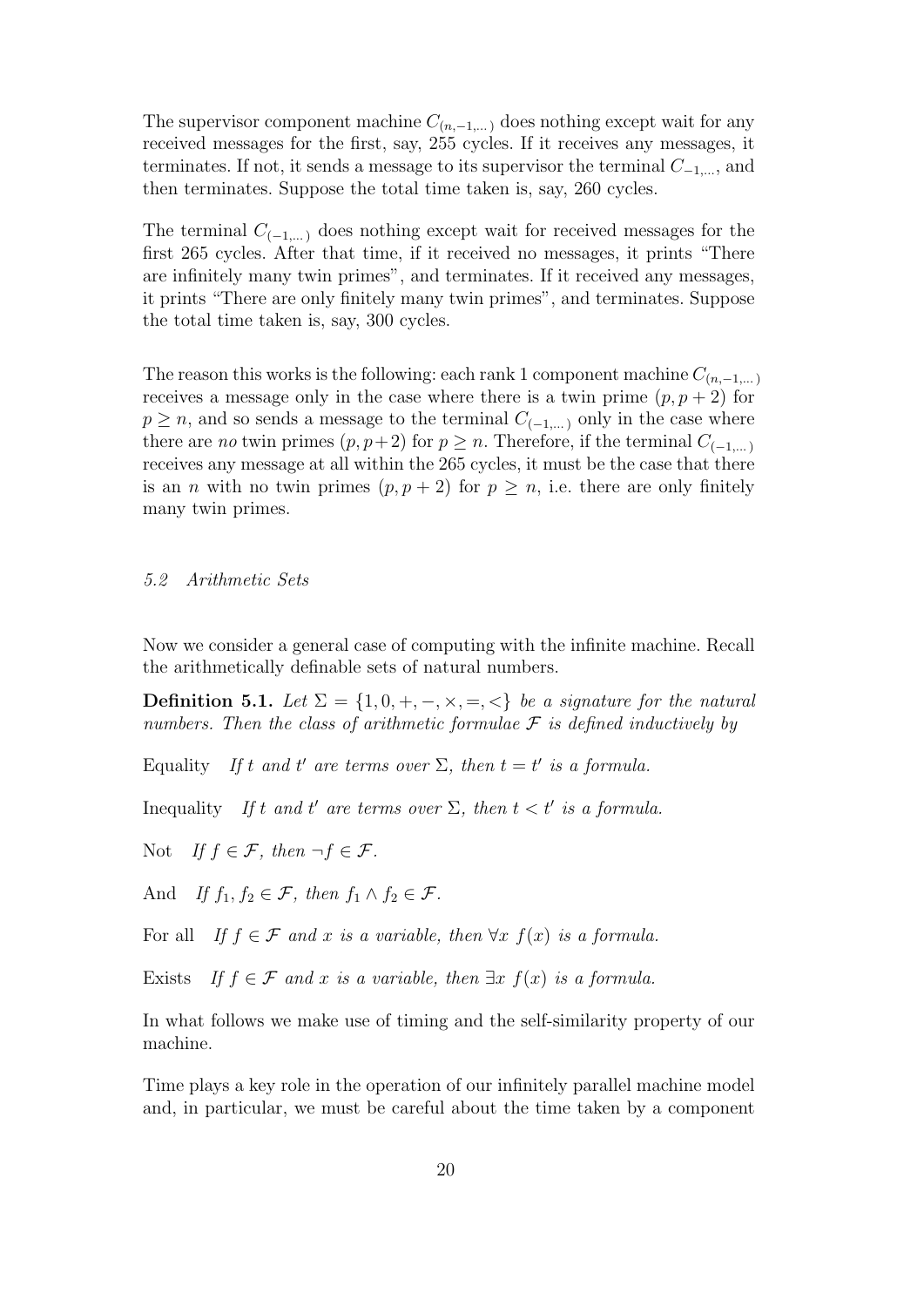processor  $C$  to compute a quantifier-free formula  $f$ , given values of all its variables.

Suppose that we want to calculate  $f(x_1, \ldots, x_n)$ , where the value of the variable  $x_i$  is contained in register  $r_i$  in the processor C. We will require that the time taken is  $\leq T(f)$  independently of the values of the variables. This property can be proved by induction on the structure of the formula using clause (c) of the definition of component machines in Section 4.2.

Of course, this is not true of, say, an  $n$  bit binary machine. If very large integers were to be added together, they would have to be added in  $n$  bit lengths, and the carry numbers taken to the next n bit addition.

We also make use of the self-similarity property of the infinite machine: Every processor in the machine can be considered as the terminal component machine of its own infinite machine; its printout is in the form of a messsage to its own supervisor.

Theorem 5.2. All arithmetic statements (i.e. formulae with no free variables) in 5.1 are computable by the infinite parallel Newtonian machine running the same program in all components.

Suppose  $\phi = (Q_1x_1)...(Q_nx_n) f(x_1,...,x_n)$ , where each Q is either  $\forall$  or  $\exists$ , and where  $f(x_1, \ldots, x_n)$  is a quantifier free formula in n variables. Let  $f(x_1, \ldots, x_n)$  be calculated in  $T(f)$  time steps, independently of the values of the n variables. Let each processor check whether it received an input, and send an output based only on this information, in constant r time steps. Let the terminal check whether it received an input, and print an output based only on this information, in constant t time steps. Then an upper bound for the time taken for this computation is  $T(f)+n.r+t$  steps. Further the machine uses only components of rank  $\leq n$ 

Proof. It is known that all arithmetical statements can be put in the above form of  $\phi$  by the Tarski-Knaster algorithm (see, e.g., Rogers (33)).

For clarity, we describe a particular case of arithmetical formula (a  $\Sigma_3$  sentence). Suppose that we have

 $\exists x_1 \forall x_2 \exists x_3 f(x_1, x_2, x_3)$ 

Then:

1. The component processor at node  $(x_1, x_2, x_3, -1, \dots)$  calculates  $f(x_1, x_2, x_3)$ while the other machines wait - this needs  $T(f)$  time steps.

2. The component processor at node  $(x_1, x_2, x_3, -1, ...)$  sends a message to is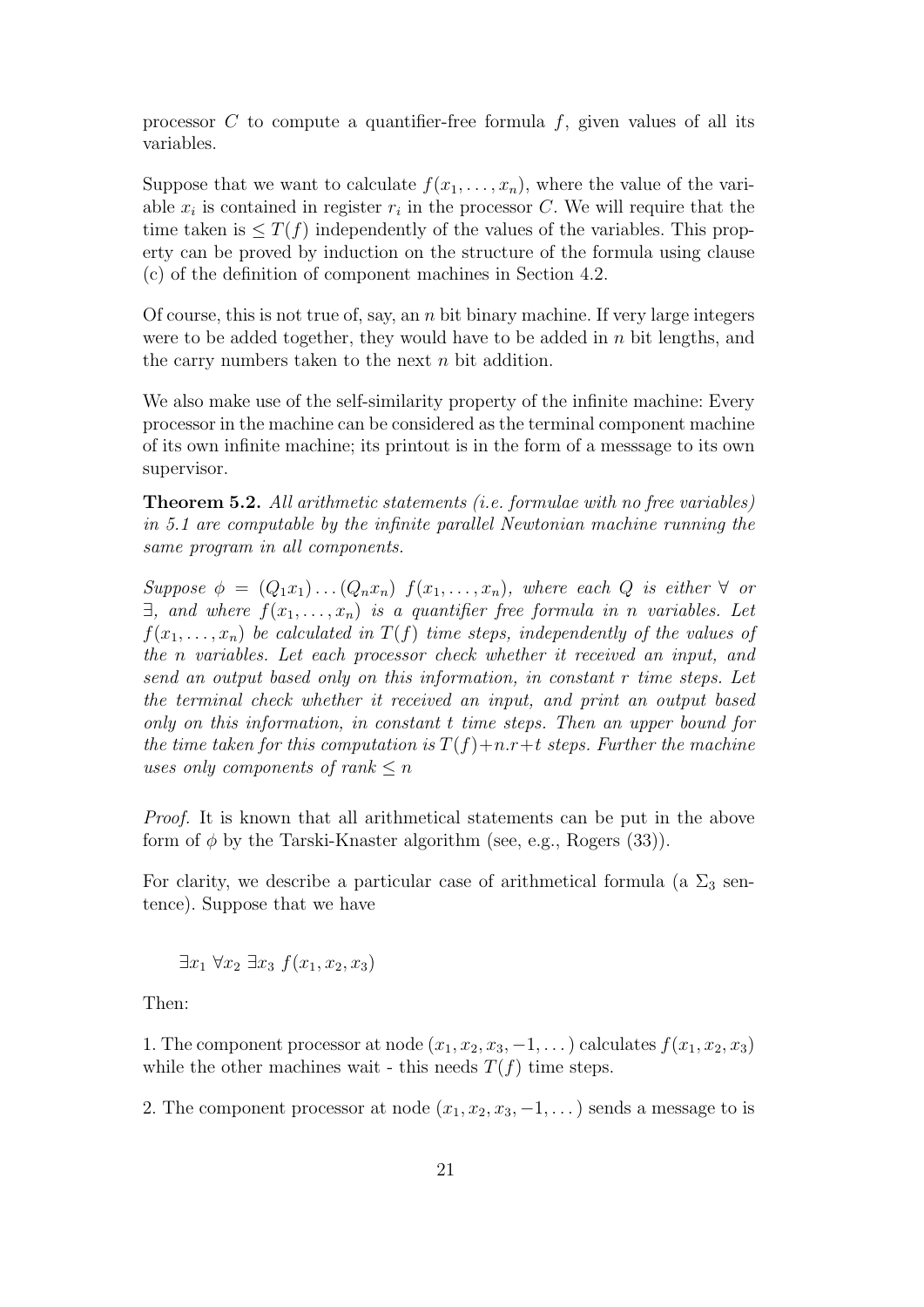supervisor  $(x_1, x_2, -1, \dots)$  and stops if its calculation had value true, otherwise it just stops - this needs  $r$  time steps.

3. The component processor at node  $(x_1, x_2, -1, \dots)$  determines if it received a message or not. If it did *not*, it sends a message to its supervisor  $(x_1, -1, \dots)$ and stops, otherwise it just stops - this needs  $r$  time steps.

4. The component processor at node  $(x_1, -1, \ldots)$  determines if it received a message or not. If it did not, it sends a message to  $(-1, \ldots)$  and stops, otherwise it just stops - this needs  $r$  time steps.

5. The terminal processor at node  $(-1, \ldots)$  determines if it received a message or not. If it did, it prints "the statement is true", otherwise it prints "the statement is false" - this needs  $t$  time steps.

The total running time is  $T(f) + 3r + t$  time steps.

Now we analyse the result of these operations stage by stage, starting with the output of the terminal:

The terminal prints "the statement is true"  $\Leftrightarrow \exists x_1 \in \mathbb{N}$  such that the node  $(x_1, -1, \dots)$  sends a message.

For the rank 1 processors we have:

the node  $(x_1, -1, \dots)$  sends a message  $\Leftrightarrow$  it is not the case that  $\exists x_2 \in \mathbb{N}$ node  $(x_1, x_2, -1, \dots)$  which sends a message

For the rank 2 processors we have:

the node  $(x_1, x_2, -1, \dots)$  sends a message  $\Leftrightarrow$  it is not the case that  $\exists x_3 \in \mathbb{N}$ node  $(x_1, x_2, x_3, -1, \ldots)$  which sends a message

For the rank 3 processors we have:

the node  $(x_1, x_2, x_3, -1, ...)$  sends a message  $\Leftrightarrow f(x_1, x_2, x_3)$  is true.

The net result is:

the terminal prints 'the statement is true'  $\Leftrightarrow \exists x_1 \in \mathbb{N}$  not  $\exists x_2 \in \mathbb{N}$  not  $\exists x_3 \in \mathbb{N}$   $f(x_1, x_2, x_3)$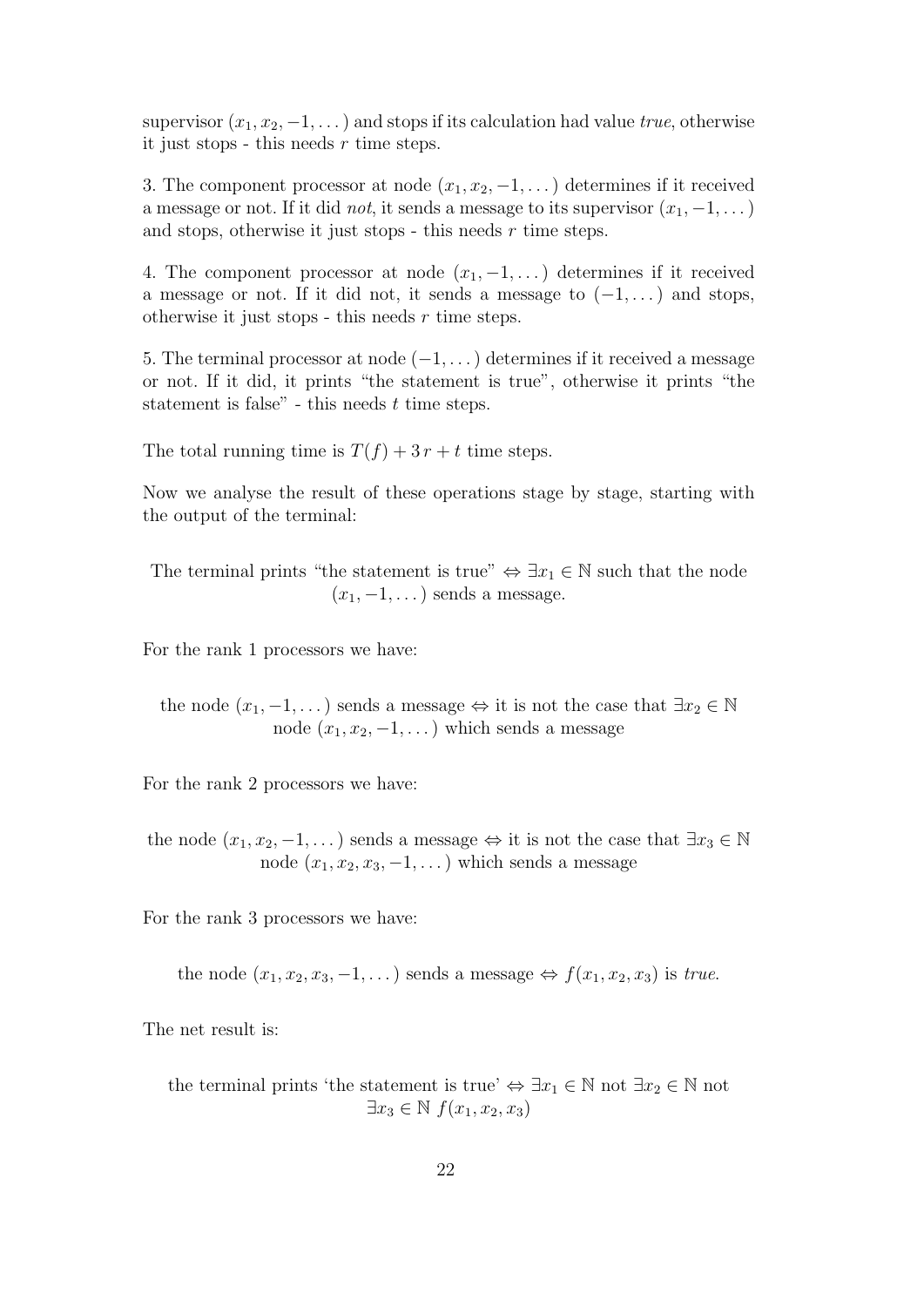This is the same as our original statement by the usual negation of quantifiers. The proof for the general case follows this pattern by induction on the number of quantifiers and quantified variables.  $\Box$ 

#### 5.3 Diophantine equations, Diophantine sets and semi-decidable sets

Here is a simple application. Consider a polynomial  $D$  in several variables with integer coefficients. A *Diophantine equation* is of the form  $D(a_1, \ldots, a_n, x_1, \ldots, x_m)$  = 0 where the  $a_i$  and  $x_j$  are natural numbers. We have separated the variables for the polynomial into two collections, the parameters  $a_i$  and the unknowns  $x_j$ .

A subset  $A \subset \mathbb{N}^n$  is *semi-decidable* if it is exactly the set of inputs on which a given Turing machine eventually halts.

A Diophantine set  $A \subset \mathbb{N}^n$  is a set specified in the form

$$
\underline{a} \in A \Longleftrightarrow \exists x_1, \ldots, x_m \in \mathbb{N} : D(\underline{a}, \underline{x}) = 0 .
$$

From the Matiyasevich-Robinson-Davis theorem (22) we can show that the semi-decidable subsets in  $\mathbb{N}^n$  are precisely the Diophantine sets. Since each Diophantine set is  $\Sigma_1$  in the arithmetic hierachy we have the following:

Corollary 5.3. The infinite parallel Newtonian machine can decide all Diophantine sets.

As the prime numbers are a Diophantine set, we can construct an oracle of primality within the machine.

If we consider the program for deciding a given Diophantine set, we see that it is simplest to consider the specification above as an  $m$  quantifier problem. The alternative would be to code  $\mathbb{N}^m$  into  $\mathbb{N}$ , and then use a single quantifier, but we would then have to deal with decoding the number. We load  $\underline{a}$  into each component machine, and then use the rank  $m$  machines, with the machine at position  $(x, -1, ...)$  computing  $D(a, x)$ . As all the computations of  $D(a, x)$ involve the same number of operations, these machines will all finish in a given time, and then the existence of a zero value (if there is one) is reported back to the terminal via the machines of lesser rank.

## 6 Critique of Machine

There is no shortage of critical remarks to be made about the infinitely parallel Newtonian machine. Some points ask for technical improvements of the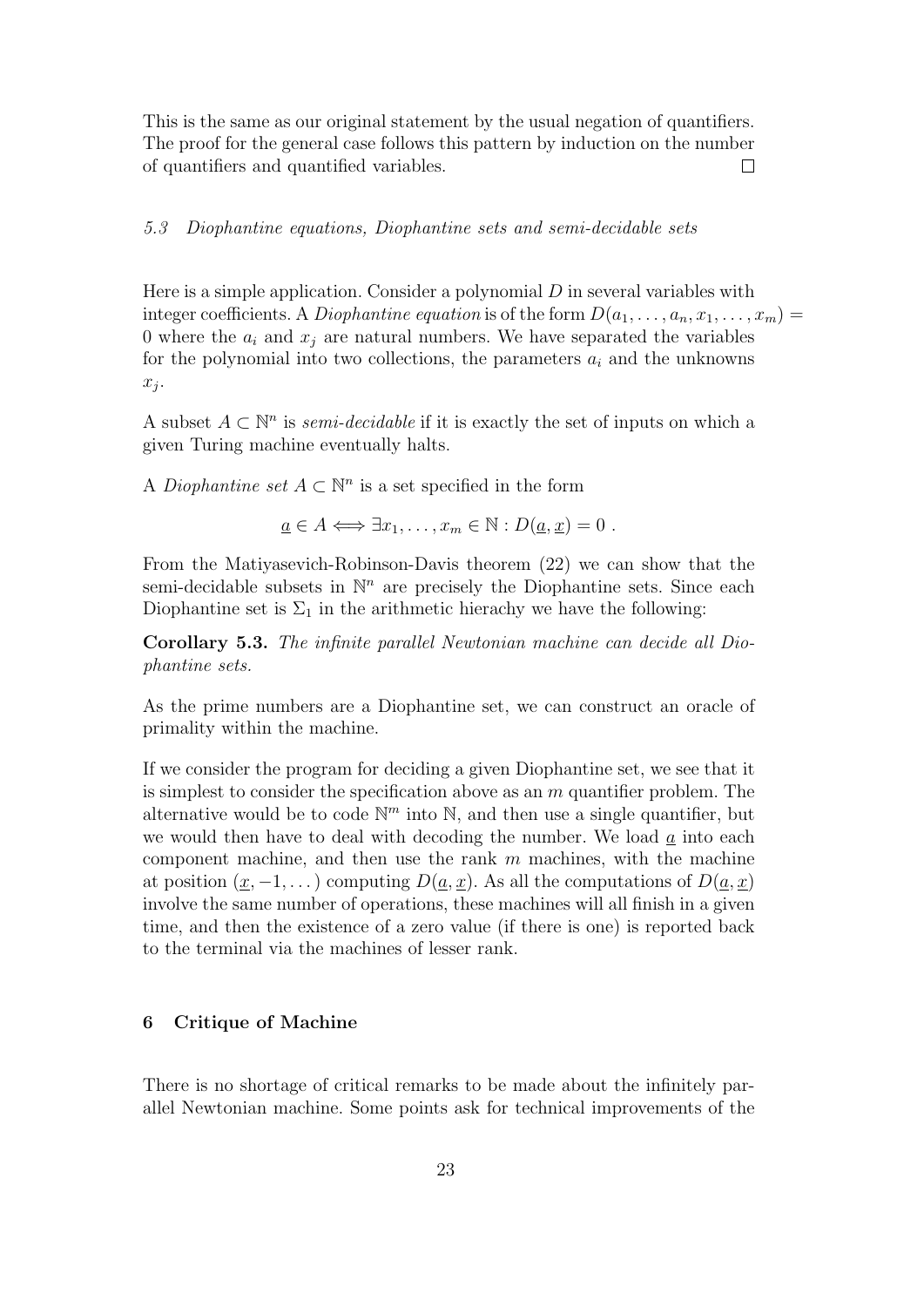example. However, the main purpose of the discussion is explore computation in physical terms. We know that any Newtonian machine is open to criticism since we know that Newtonian mechanics has assumptions that are not generally true of the world. This is the reason we emphasise speculation and analysis of impossible machines in the programme of Section 2. The criticism is an exploration of the subtheory not a judgement on its irrelevance or on the inadequacies of design.

## 6.1 Background

As pointed out in our previous papers  $(1; 2)$ , the real problem in computability of mechanical systems is this: In some nice subtheory, a system or machine may be shown to exist that can compute by experimental computation any given function from  $\mathbb N$  to  $\mathbb N$ , or decide the arithmetical sets, but what has the theory to say on how was it made in the first place?

In our previous examples, knowledge of the non-computable sets would be required in any manufacturing process. In addition, the machines in (1; 2) were created to solve a specific problem, they are obtained from the deus ex machina shop with a label 'machine for computing the set ..., and only that set'. Whereas by standard coding tricks it is possible to calculate various universal sets for recursive functions from a single such machine, nonetheless the user cannot convert the machine to another purpose, i.e., it is not programmable.

Another trick in Newtonian mechanics to make machine models for beating Turing machines is to have arbitarily fast clock speeds or to violate the atomic hypothesis by having arbitrarily small parts.

The machine given here is an attempt to answer these criticisms. It is

(i) fully programmable;

(ii) its component parts are essentially identical and the same size, and the program is the same for all processors; and

(iii) there is a universal clock speed for all processors.

As far as construction is concerned, the construction process is carried out by an infinite number of gangs working at each site  $2^{n_1+1}3^{n_2+1}5^{n_3+1} \dots$  along the x-axis. They work to identical blueprints, except that there are formulae for the number and contents of the address registers, the aim point of the gun and the amount of gunpowder in each charge for the gun. The gangs then complete their finite stretch of the rigid control rod which allows similtaneous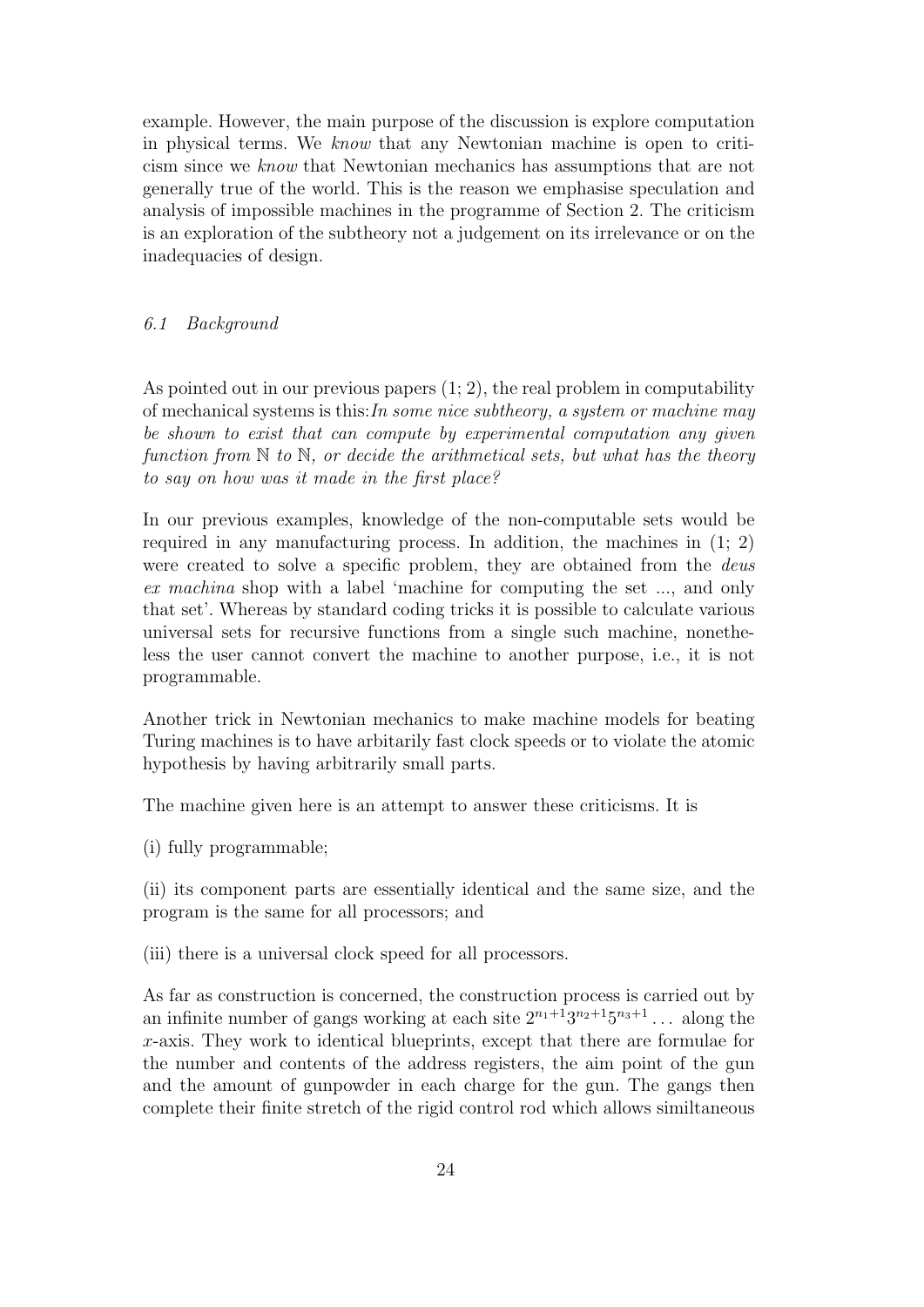communication to all of the machines, to load the program and carry the synchronisation pulses.

Clearly, suppose the mechanical subtheory specifies the making of such a machine by means basic construction steps then if it permits infinitely many gangs the machine is constructable in finite time. However, if the subtheory allows only finitely many gangs then the machine cannot be completed in finitely many steps. Our example, therefore also has to rely on a deus ex machina principle.

# 6.2 Criticisms

Now we summarise the concrete criticisms of the Newtonian hyper-computer:

1. Size and complexity It is of infinite spatial extent and has infinitely many component processors.

2. Energy and mass It requires arbitarily large velocities and energies for the communications. It has an infinitely long rigid rod to program.

3. Timing The firing sequence for the guns requires some very delicate timing. The reader may have noted that to avoid confusion the communication is fitted into time slots which are of progressively smaller duration for larger addressed component machines (recall our comments on projectiles and targets). Whereas we might just plead guilty again, we might have two other defences.

(i) The delicate timing is unnecessary for the Diophantine problem, we only need to know if a gun has been fired at a component machine or not. If we raise a hat, and then look for bullet holes, it doesn't matter how many bullets hit, or where they came from.

(ii) For more general programming applications, we wanted to be able to transfer the contents of a register from one machine to another. However there was no way to know whether a large (or infinite number) of component machines might be trying to input data to the same component machine in a given time step, thus the rule that only the least numbered address would succeed. The easiest method chosen to do this was to use discrete time slots. However we might alternatively have used the infinite spatial extent in the  $y$ direction of a given component machine to present one target for each possible input machine, and then use a system of rigid rods to do the sorting to ensure that only the least address gets through. The reader is welcome to look into this possibility and see if it really works!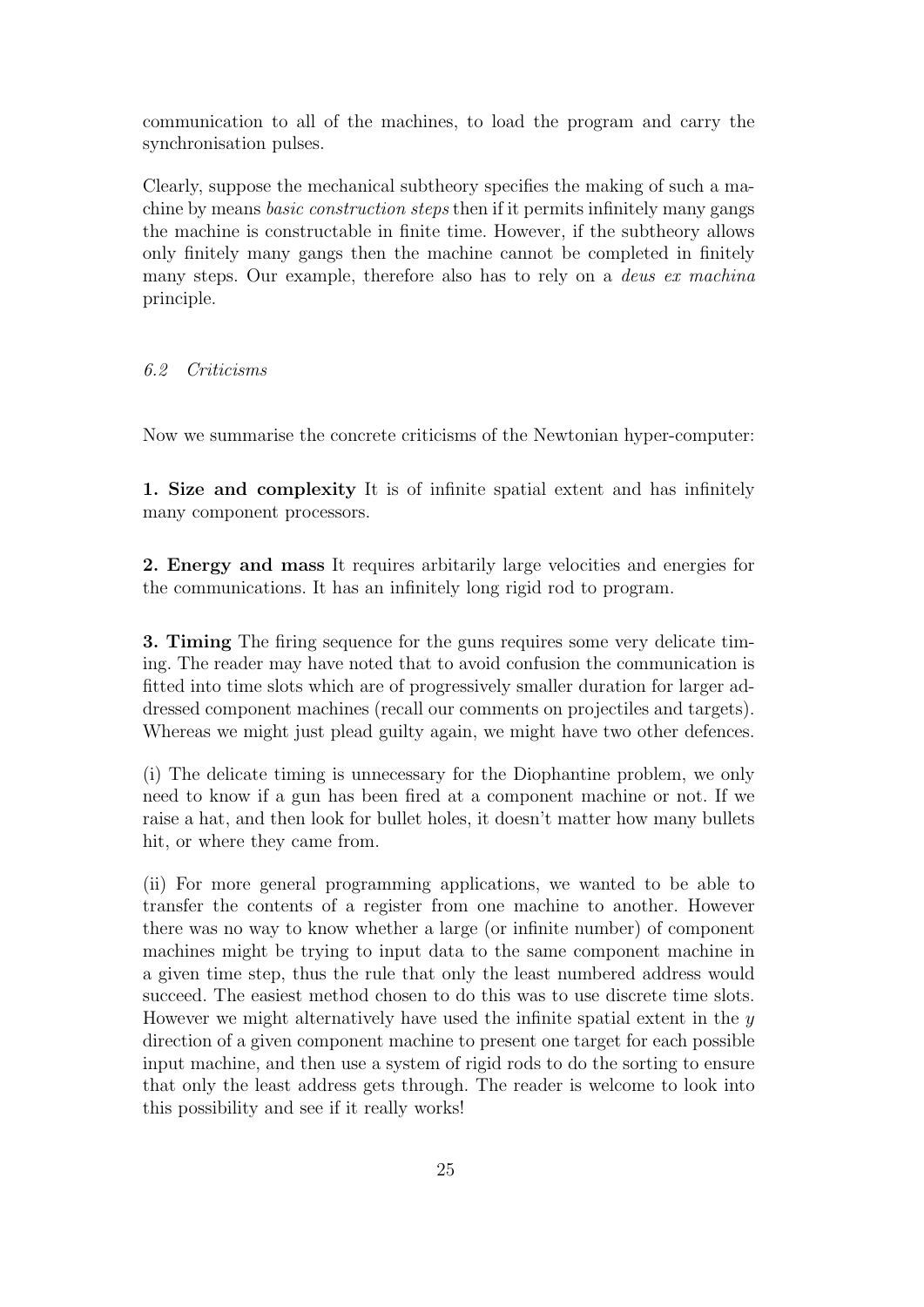4. Uniform cost of operations The component machines are required to be able to do the addition, subtraction and multiplication of integers of arbitrary length in one time step.

(i) We claim that a Newtonian machine of infinite spatial extent that uses rigid rods can be constructed to perform the given operations in one time step. The registers could consist of an infinite row of holes labelled by N. A stored number n would consist of a ball in the hole indexed by  $n$ . The operations would be implemented by rigid rods linking specific registers to an accumulator. Similarly, copying could be implemented by rigid rods and a store of balls. The reader is welcome to look into this and seek other solutions!

(ii) If we were to use component machines which could only do fixed length arithmetic in a single step it would no longer be obvious that we could program the infinite machine to find Diophantine sets. However, it would be very suprising if the resulting modified infinite machine could not still compute things impossible for a single Turing machine. The reader may consider this as another challenge!

## 7 Concluding remarks

Experimental computation is not well understood even in the case of kinematics, possibly the simplest physical theory. We have proposed a four stage programme for investigating theoretically experimental computation and hypercomputation. One key idea is embedding hypercomputation into simple subtheories of physical theories. We have embedded an infinitely parallel computer into Newtonian kinematics. Simple examples and subtheories are important because we do not understand the interface between computation and physics and we need them as samples to put under a mathematical microscope.

At present hypercomputation is beyond our technological ability, but if this was ever to change, it would likely be done by successive refinement of physical subtheories towards a more practical model. For this to happen, we must be able to propose limited models of physics which allow hypercomputation, and then analyse their strengths and weaknesses. To believe that a practical idea of hypercomputation will suddenly spring fully formed into the world, as Athena did from the head of Zeus (Apollodorus, Bibliotheca I.III.5-6), is rather optimistic.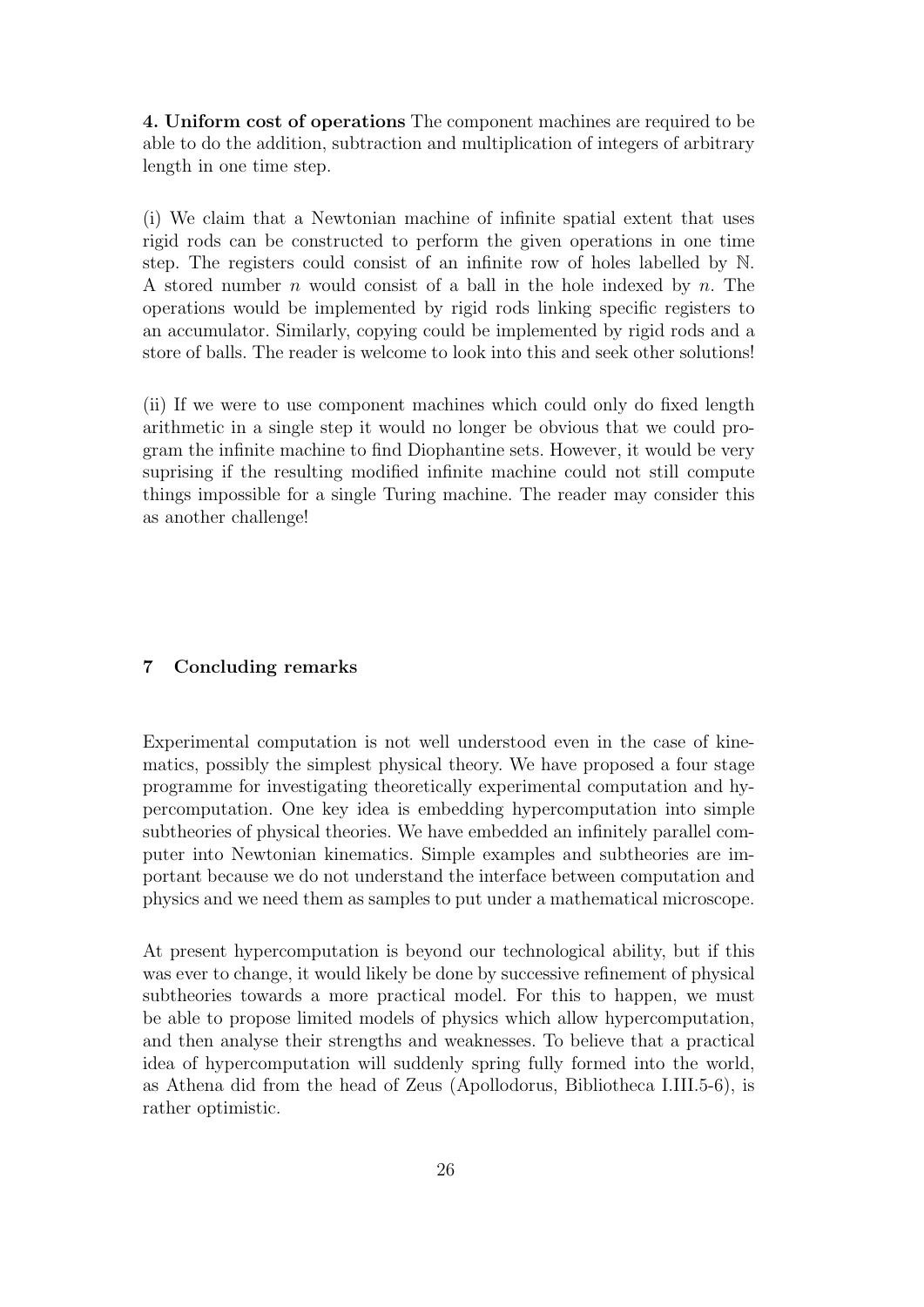#### 7.1 Infinite parallelism

Let us define a *synchronous concurrent algorithm (SCA)* to be a network of processing units distributed in space, computing and communicating in parallel, and synchronised by a family of clocks. An SCA captures the structure of many types of computational system, including neural networks, cellular automata, coupled map lattices, systolic algorithms etc. Commonly, the synchronisation is with respect to a single global clock. An infinite synchronous concurrent algorithm is one with infinitely many processing units. Such infinite SCAs have been considered (21; 37). Some theorems on the computability of finite SCAs over real numbers were presented in Holden  $et al(15)$ . Our infinitely parallel machine is an example of an SCA with simple uniform conditions on processing units (e.g., natural number data and a common program) and complicated synchronous communication. One can separate the work in Sections 4-6 into two tasks. First, there is devising and specifying infinite architectures: Problem 7.1. Develop a portfolio of infinite synchronous concurrent algorithms that are hyper-computers capable of deciding precisely the sets of the arithmetical hierarchy.

Second, there is implementing the architectures in a physical theory: Problem 7.2. Embed a general class of infinite synchronous concurrent algorithms into Newtonian subtheories.

The notion of synchronous concurrent algorithm reminds us of computation by analogue networks in which the component machines compute with real numbers. The early analogue computers were often designed to solve mechanical problems by mechanical means. In Tucker and Zucker (42) we prove theorems that show that certain classes of analogue networks computing with continuous time streams of data from metric algebras are not hyper-computers. Analogue computation is a rich idea: as Pour El first showed in (29), many models are sub-recursive and fall within the computable see (14); for analogue hyper-computation, see Bournez (3) and Mycka (24).

#### 7.2 Newtonian computers and hyper-computers

In the light of our own programme and other work, two open technical problems about Newtonian systems are these:

Problem 7.3. For all valid Newtonian kinematic systems that possess both lower and upper bounds on space, time, mass, velocity and energy, are the sets and functions computable by experiment also computable by algorithms?

We conjecture that the answer is "Yes". To prove this, one needs to study general classes of experimental procedures and equipment.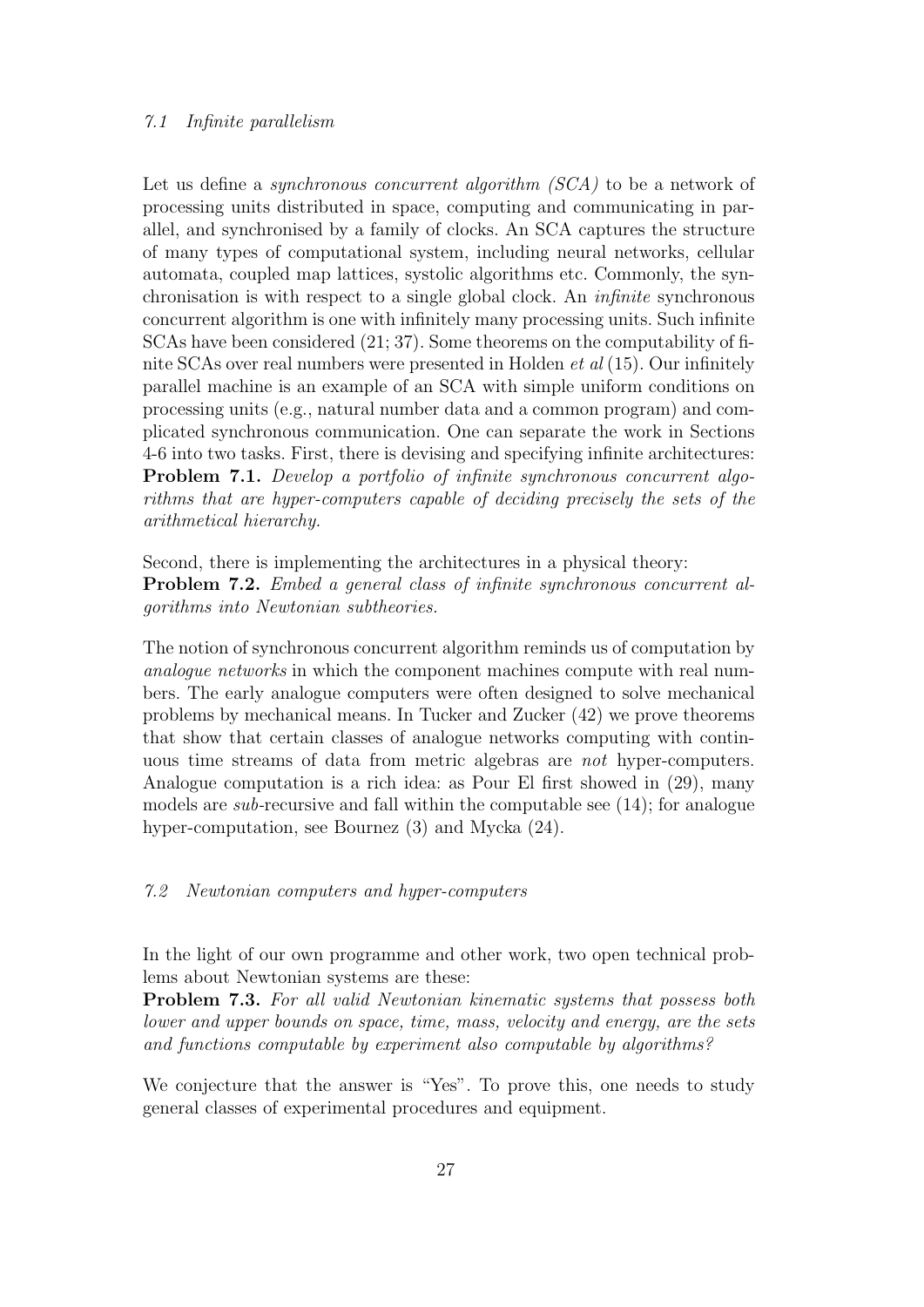Our examples here and elsewhere show that the notion of constructible equipment in Newtonian mechanics must be analysed in great detail and that it is complicated. Our reading of the literature has proved to be a hunt for deus ex machina principles that allow hyper-computation which, in our own work, have been chased into the unanalysed concept of experimental hardware.

Problem 7.4. Extend Newtonian mechanics by a theory of experimental computation including experimental procedures for operating equipment and the construction procedures for making equipment, and show that the sets and functions computable by experiment are precisely the same as, or equivalent to, those computable by algorithms.

One goal of the direction of the research programme, from physical theory to computablity, is, roughly speaking, explore the problem:

Problem 7.5. To derive forms of the Church-Turing Thesis as laws in physical theories.

We thank Istvan Nemeti, Warren Smith, E B Davies and a referee for comments useful for this paper. We thank the editors for their encouragement and assitance.

#### References

- [1] E J Beggs and J V Tucker, Computations via experiments with kinematic systems, Research Report 4.04, Department of Mathematics, University of Wales Swansea, March 2004 or Technical Report 5-2004, Department of Computer Science, University of Wales Swansea, March 2004.
- [2] E J Beggs and J V Tucker, Newtonian systems, bounded in space, time, mass and energy can compute all functions, Research Report 4/05, Department of Mathematics, University of Wales Swansea, March 2004 or Technical Report ?-2004, Department of Computer Science, University of Wales Swansea, March 2004.
- [3] O Bournez, How much can analog and hybrid systems be proved (super- )Turing?, in Applied Mathematics and Computation, this issue.
- [4] S B Cooper and P Odifreddi, Incomputability in nature, in S. B. Cooper and S. S. Goncharov, (eds.), Computability and Models: Perspectives East and West, Kluwer Academic/Plenum Publishers, Dordrecht, 2003, pp. 137-160.
- [5] P COTOGNO, Hypercomputation and the physical Church-Turing Thesis, British Journal for the Philosophy of Science 54 (2003), 181-223.
- [6] N C A da Costa and F A Doria, Undecidability and incompleteness in classical mechanics, International Journal of Theoretical Physics 30 (1991), 1041-1073.
- [7] N C A da Costa and F A Doria, Classical physics and Penrose's thesis, Foundations of Physics Letters 4 (1991), 363-373.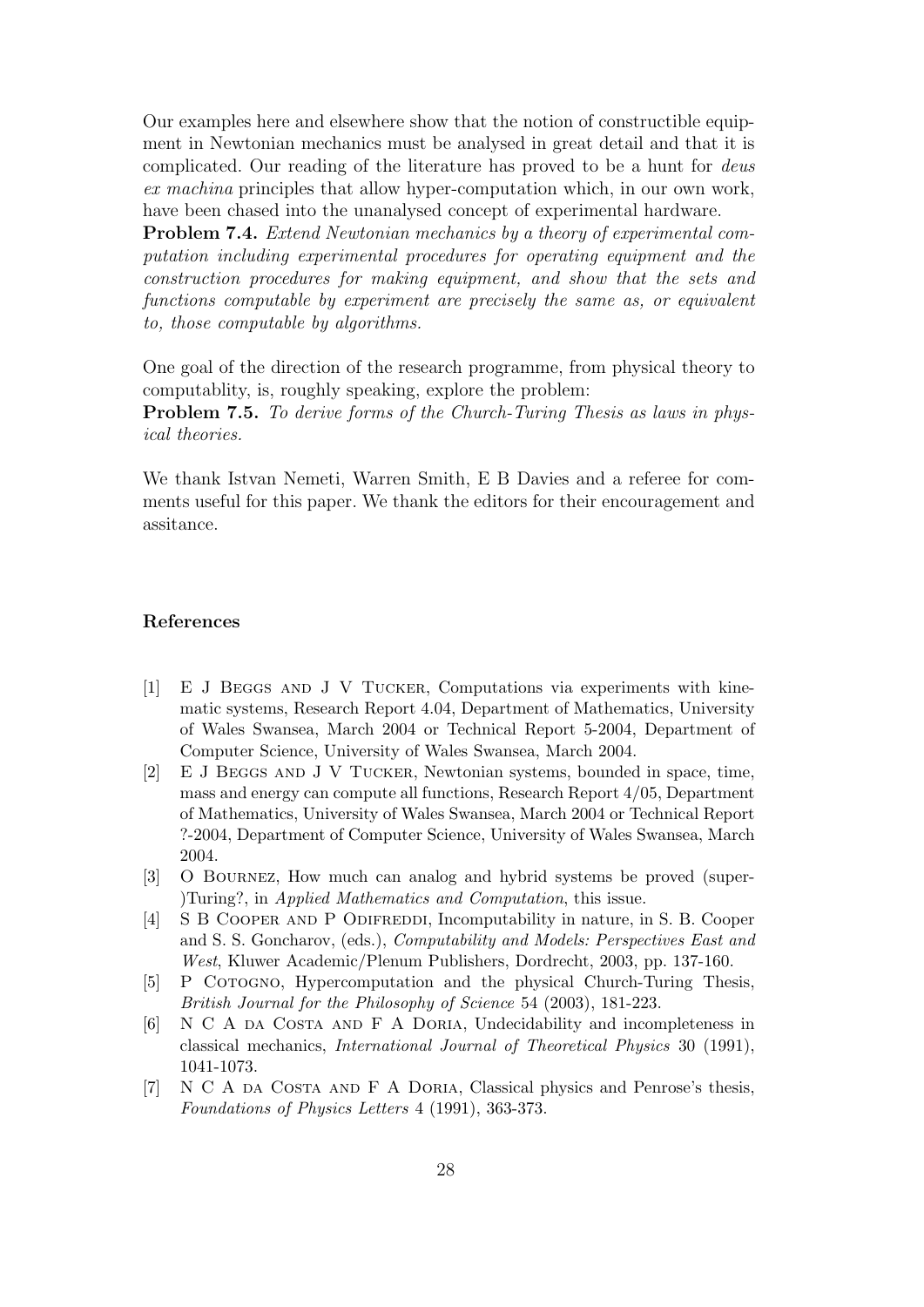- [8] E B Davies, Building infinite machines, British Journal for the Philosophy of Science 52 (2001), 671-682.
- [9] M Davis, The myth of hypercomputation, in C Teuscher (ed), Alan Turing: Life and Legacy of a Great Thinker, Springer, 2004, 195-211.
- [10] M Davis, Why there is no such discipline as hypercomputation, in Applied Mathematics and Computation, this issue.
- [11] J DURAND-LOSE, Abstract geometric computation for Black hole computation, in M Margenstern (ed.) Universal Turing Machines and Computations, Springer Lecture Notes in Computer Science 3354, 175-186, 2005.
- [12] G ETESI AND I NEMETI, Turing computability and Malament-Hogarth spacetimes, Los Alamos arXiv.org:gr-qc/0104023, and International Journal of Theoretical Physics 41 (2) (2002), 342-370.
- [13] R Geroch and J B Hartle, Computability and physical theories, Foundations of Physics 16 (1986), 533-550.
- [14] D S GRAÇA AND J F COSTA, Analog computers and recursive functions over the reals, Journal of Complexity 19 (2003) 644-664.
- [15] A V Holden, J V Tucker, H Zhang and M Poole, Coupled map lattices as computational systems, American Institute of Physics - Chaos 2 (1992), 367-376.
- [16] M Hogarth, Predictability, computability and spacetime, PhD Thesis, Cambridge University, 2002.
- [17] M Hogarth, Deciding arithmetic using SAD computers, British Journal for the Philosophy of Science 55 (2004), 681-691.
- [18] T Kieu, Hypercomputability of quantum adiabatic processes: prejudices versus facts, in Applied Mathematics and Computation, this issue.
- [19] G Kreisel, A notion of mechanistic theory, Synthese 29 (1974), 9-24.
- [20] L LIPSHITZ AND L A RUBEL, A differentially algebraic replacement theorem, Proceedings of the American Mathematical Society 99(2) (1987), 367 – 372.
- [21] B McConnell and J V Tucker, Infinite synchronous concurrent algorithms: the specification and verification of a hardware stack, in F L Bauer, W Brauer, H Schwichtenberg (eds), Proceedings of NATO Summer School 1991 at Marktoberdorf, in Logic and algebra of specification, Springer, 1993, 321-375.
- [22] Y MATIYASEVICH, *Hilbert's Tenth Problem*, MIT Press, 1993.
- [23] C Moore, Unpredictability and undecidability in dynamical systems, Physical Review Letters 64 (1990), 2354 – 2357.
- [24] J Mycka, Analog computation beyond the Turing limit, in Applied Mathematics and Computation, this issue.
- [25] I NEMETI AND GY DAVID, Relativistic computers and the Turing barrier, Applied Mathematics and Computation, this issue.
- [26] M A Nielsen and I L Chuang, Quantum Computation and Quantum Information, Cambridge University Press, 2000.
- [27] T ORD, Hypercomputation: computing more than the Turing machine, in  $Ap$ plied Mathematics and Computation, this issue.
- [28] I PITOWSKY, The physical Church-Turing Thesis and physical computational complexity, Iyyun 39 (1990), 81–99.
- [29] M B Pour-El, Abstract computability and its relations to the general purpose analog computer, Transactions of the American Mathematical Society 199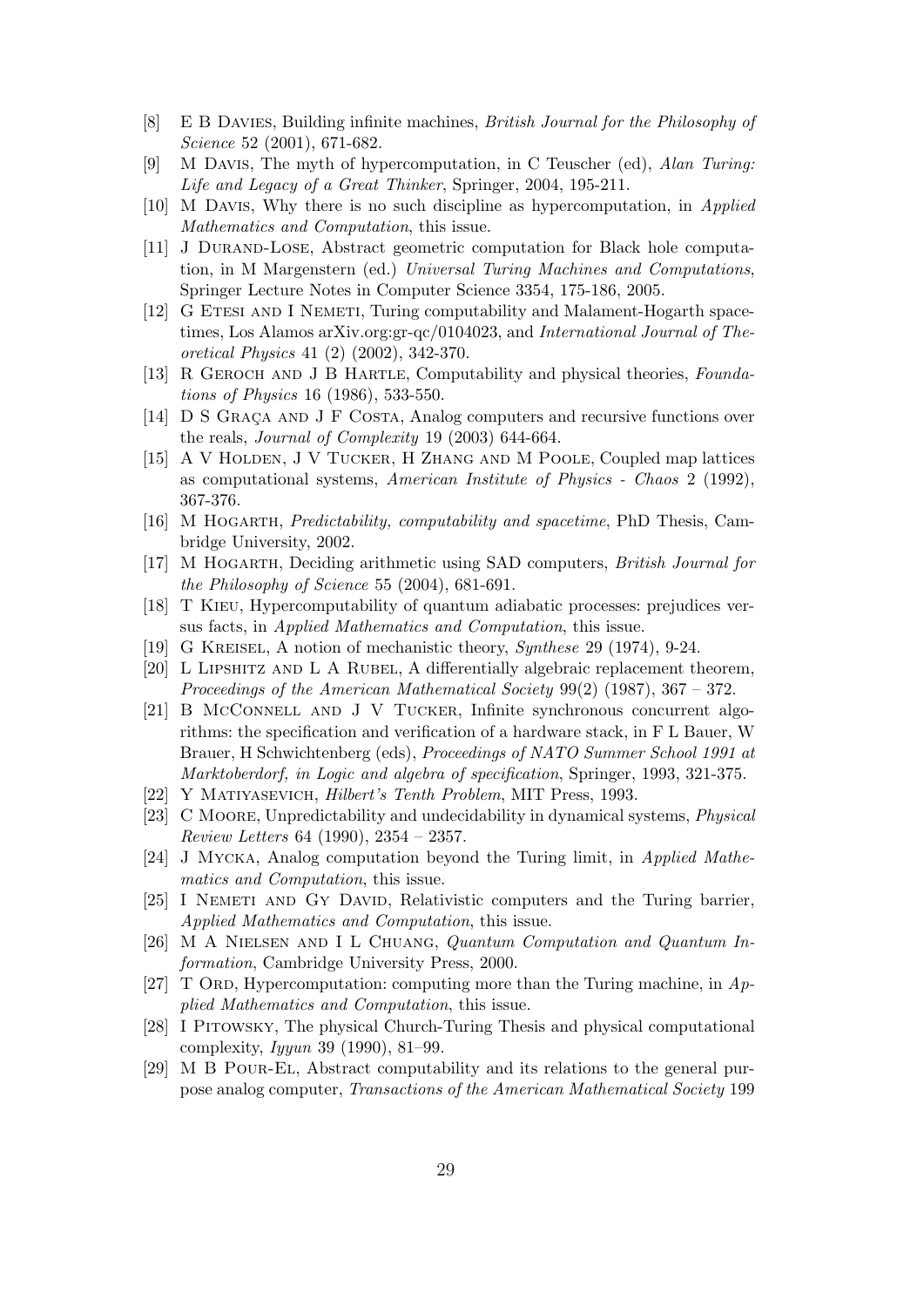$(1974), 1 - 28.$ 

- [30] M B POUR-EL AND J. I. RICHARDS, A computable ordinary differential equation which possesses no computable solution, Annals of Mathematical Logic 17  $(1979), 61 - 90.$
- [31] M B POUR-EL AND J. I. RICHARDS, The wave equation with computable initial data such that its unique solution is not computable, Advances in Mathematics 39 (1981), 215 – 239.
- [32] M B POUR-EL AND J. I. RICHARDS, Computability in Analysis and Physics, Perspectives in Mathematical Logic, Springer-Verlag, Berlin, 1989.
- [33] H ROGERS, Theory of recursive functions and effective computability, McGraw Hill, 1967.
- [34] O SHAGRIR AND I PITOWSKY, Physical hypercomputation and the Church-Turing Thesis, Minds and machines 13 (2003) 87-101
- [35] H T SIEGELMANN, Neural networks and analog computation: Beyond the Turing limit, Birkhäuser, Boston, 1999.
- [36] W D SMITH, Church's thesis meets the N-body problem, in *Applied Mathe*matics and Computation, this issue.
- [37] V Stoltenberg-Hansen and J V Tucker, Infinite systems of equations over inverse limits and infinite synchronous concurrent algorithms, in J W de Bakker, G Rozenberg, and W P de Roever (eds.) Semantics - Foundations and applications, Springer Lecture Notes in Computer Science 666, Springer Verlag, 1993, 531-562.
- [38] V Stoltenberg-Hansen and J V Tucker, Concrete models of computation for topological algebras, Theoretical Computer Science 219 (1999), 347 – 378.
- [39] V Stoltenberg-Hansen and J V Tucker, Computable and continuous partial homomorphisms on metric partial algebras, Bulletin for Symbolic Logic  $9(2003), 299 - 334.$
- [40] J V Tucker and J I Zucker, Computable functions and semicomputable sets on many sorted algebras, in S. Abramsky, D. Gabbay and T Maibaum (eds.), Handbook of Logic for Computer Science volume V, Oxford University Press, 2000, 317 – 523.
- [41] J V TUCKER AND J I ZUCKER, Abstract versus concrete computation on metric partial algebras, ACM Transactions on Computational Logic, 5 (4) (2004) 611-668.
- [42] J V Tucker and J I Zucker, A network model of analogue computation over metric algebras, in S B Cooper, B Loewe and L Torenvliet Computability in Europe, 2005, Springer Lecture Notes in Computer Science, 2005.
- [43] K WEIHRAUCH, *Computable Analysis, An introduction*, Springer-Verlag, Heidelberg, 2000.
- [44] K Weihrauch and N Zhong, Is wave propogation computable or can wave computers beat the Turing machine?, Proceedings of London Mathematical Society 85 (2002), 312-332.
- [45] P D WELCH, On the possibility, or otherwise, of hypercomputation, *British* Journal for the Philosophy of Science 55 (2004), 739-746.
- [46] S WOLFRAM, A New Kind of Science, Wolfram Media, 2002.
- [47] A Yao, Classical physics and the Church Turing thesis, Journal ACM 50